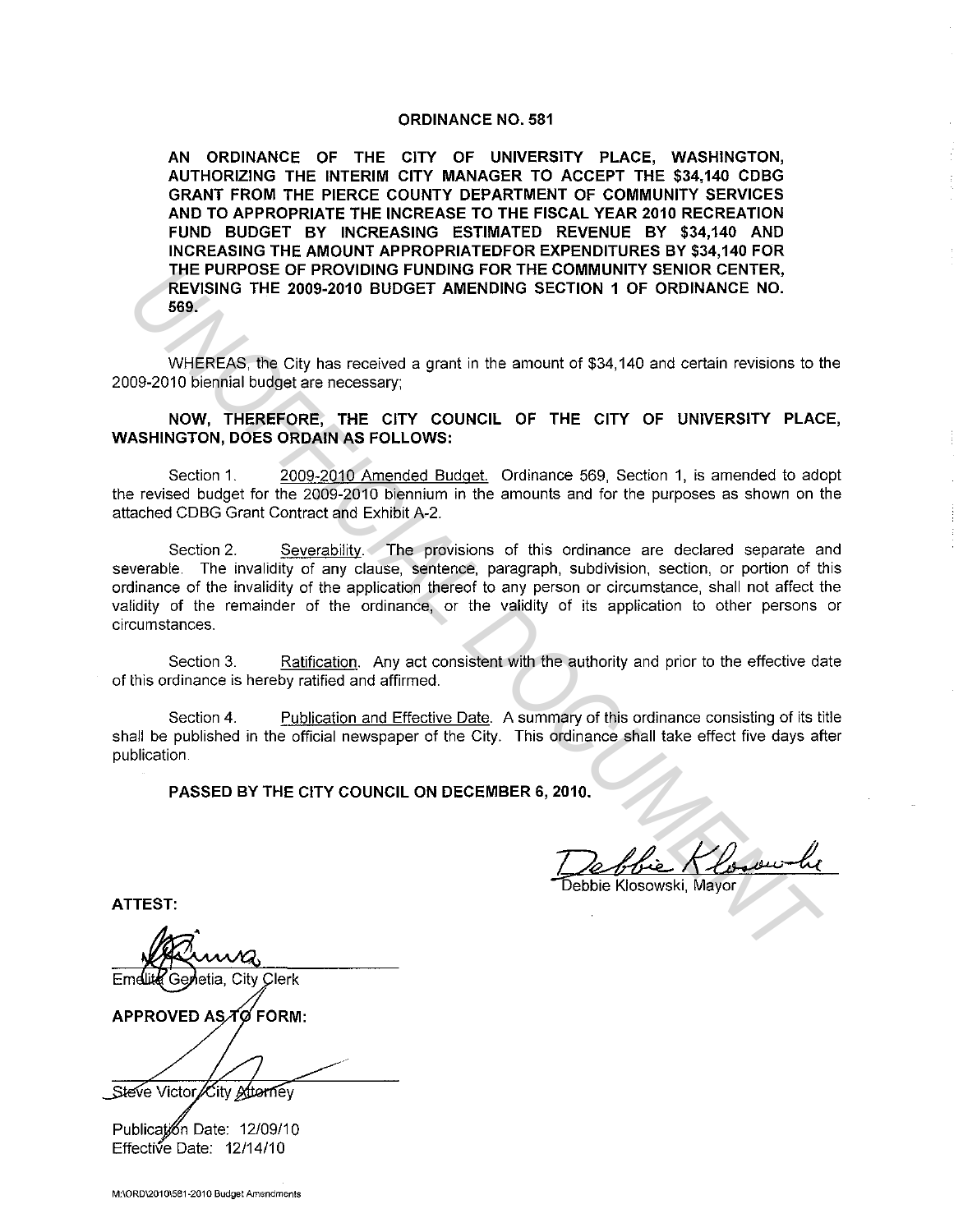# EXHIBIT A-2 CITY OF UNIVERSITY PLACE 2010 Amended Budget

|                         |                                                    |                    |                                                           | <b>REVENUES</b><br><b>&amp; OTHER</b> |                     |                    |                       | <b>EXPENDITURES</b><br>& OTHER |                                                                          | <b>ENDING</b>                      |
|-------------------------|----------------------------------------------------|--------------------|-----------------------------------------------------------|---------------------------------------|---------------------|--------------------|-----------------------|--------------------------------|--------------------------------------------------------------------------|------------------------------------|
|                         |                                                    |                    |                                                           | SOURCES                               |                     |                    |                       | USES:                          |                                                                          | <b>BALANCE</b>                     |
|                         | <b>FUND EXISTENT</b><br>makal Manarat aks          |                    | Adopted and                                               | <b>Andrew Adjust</b>                  | <b>Revised</b>      |                    | Adopted <b>Market</b> | <b>Adjust</b>                  | Revised <b>Million</b>                                                   | Balance                            |
| Operating               |                                                    |                    |                                                           |                                       |                     |                    |                       |                                |                                                                          |                                    |
| General                 |                                                    |                    |                                                           |                                       |                     |                    |                       |                                |                                                                          |                                    |
| 001                     | General                                            | s                  | 18,062,568 \$                                             |                                       | 18.062.568<br>\$    | \$                 | 18,053,702 \$         | S                              | 18,053,702                                                               | 8,866                              |
|                         | Special Revenue                                    |                    |                                                           |                                       |                     |                    |                       |                                |                                                                          |                                    |
| 101                     | Street                                             | S                  | 1,239,296                                                 |                                       | 1,239,296           |                    | 1.239,296             |                                | 1,239,296                                                                |                                    |
| 102                     | <b>Arterial Street</b>                             | <sup>\$</sup>      | 260,561                                                   |                                       | 260,561             |                    | 234,918               |                                | 234,918                                                                  | 25,643                             |
| 103                     | Real Estate Excise Tax                             | $\mathbf S$        | 830,001                                                   |                                       | 830,001             |                    | 720,030               |                                | 720,030                                                                  | 109,971                            |
| 104                     | Parks and Recreation                               | \$.                | 954,352                                                   | 34,140                                | 988,492             |                    | 947,907               | 34,140                         | 982,047                                                                  | 6.445                              |
| 105                     | Traffic Impact Fees                                | \$                 | 609,374                                                   |                                       | 609,374             |                    | 500,000               |                                | 500,000                                                                  | 109,374                            |
| 106                     | Transporation Benefit District                     | \$                 |                                                           |                                       |                     |                    |                       |                                |                                                                          |                                    |
| 107                     | Development Services                               | \$                 | 1,121,753                                                 |                                       | 1,121,753           |                    | 1,121,753             |                                | 1,121,753                                                                |                                    |
| 120                     | Path & Trails                                      | \$                 | 11,733                                                    |                                       | 11,733              |                    | 7,880                 |                                | 7,880                                                                    | 3,853                              |
| 140                     | Surface Water Mgmt                                 | \$                 | 3,333,908                                                 |                                       | 3,333,908           |                    | 3,333,894             |                                | 3,333,894                                                                | 14                                 |
| 188                     | Strategic Reserve                                  | £                  | 845,922                                                   |                                       | 845,922             |                    |                       |                                |                                                                          | 845.922                            |
|                         | <b>Sub-total Special Revenue</b>                   |                    | 9,206,900                                                 | 34,140                                | 9,241,040           |                    | 8,105,678             | 34,140                         | 8,139,818                                                                | 1,101,222                          |
| <b>Debt Service</b>     |                                                    |                    |                                                           |                                       |                     |                    |                       |                                |                                                                          |                                    |
| 201                     | Debt Service                                       | \$                 | 3,566,316                                                 |                                       | 3,566,316           |                    | 3,566,316             |                                | 3,566,316                                                                |                                    |
|                         | <b>Sub-total Debt Service Funds</b>                | S.                 | 3,566,316                                                 |                                       | 3,566,316           | s.                 | 3,566,316             |                                | 3,566,316                                                                |                                    |
|                         | <b>TERMINIAN AND ALLOCATIVE AND ARRESTS TO ALL</b> |                    | KSIM INTERESSES AS IN SECRETARIES AN AO 25 EU 360 E 23 IE |                                       |                     | <b>SANKS SEEMA</b> | 29.725.696            | 19634140 \$33.00               |                                                                          | 20159,836 11: 15 13 14: 14: 10:088 |
|                         | Capital Improvement                                |                    |                                                           |                                       |                     |                    |                       |                                |                                                                          |                                    |
| 301                     | Parks CIP                                          | \$                 | 134,065                                                   |                                       | 134,065             |                    | 134,065               |                                | 134,065                                                                  |                                    |
| 302                     | Public Works CIP                                   | \$                 | 18,723,039                                                |                                       | 18,723,039          |                    | 18,700,464            |                                | 18,700,464                                                               | 22,575                             |
| 303                     | Municipal Facilities CIP                           | 3                  | 12,304                                                    |                                       | 12,304              |                    | 12,304                |                                | 12,304                                                                   |                                    |
|                         | Sub-total CIP                                      | S                  | 18,869,408                                                |                                       | 18,869,408          |                    | 18,846,833            |                                | 18,846,833                                                               | 22,575                             |
| <b>Internal Service</b> |                                                    |                    |                                                           |                                       |                     |                    |                       |                                |                                                                          |                                    |
| 501                     | Fleet & Equipment                                  | \$                 | 393,528                                                   |                                       | 393,528             |                    | 388,350               |                                | 388.350                                                                  | 5.178                              |
| 502                     | Information Technology & Services                  | $\pmb{\mathbb{S}}$ | 951,600                                                   |                                       | 951,600             |                    | 839,498               |                                | 839 498                                                                  | 112,102                            |
| 506                     | Risk Management                                    | $\boldsymbol{3}$   | 429.973                                                   |                                       | 429,973             |                    | 429,973               |                                | 429,973                                                                  | $\sim$                             |
|                         | Sub-total Internal Service                         | $\mathbf{s}$       | 1,775,101                                                 |                                       | 1,775,101           | s                  | 1,657,821             |                                | 1,657,821                                                                | 117,280                            |
|                         | Non-Annually Budgeted                              |                    |                                                           |                                       |                     |                    |                       |                                |                                                                          |                                    |
| 150                     | Donations and Gifts to University Place            | S                  | 94,754                                                    |                                       | 94,754              |                    | 94,754                |                                | 94 754                                                                   |                                    |
|                         | Sub-total Non-Annually Budgeted                    | s                  | 94,754                                                    |                                       | 94,754              |                    | 94,754                |                                | 94.754                                                                   |                                    |
|                         |                                                    |                    |                                                           |                                       | 34140 88 51,602,187 |                    |                       |                                | STILL AND S0.325104 US ENERGIA 140 USE PRIMILES 60.359.244 WALES PARTIES | HIR IS ZE                          |
|                         |                                                    |                    |                                                           |                                       |                     |                    |                       |                                |                                                                          |                                    |
|                         |                                                    |                    |                                                           |                                       |                     |                    |                       |                                |                                                                          |                                    |
|                         |                                                    |                    |                                                           |                                       |                     |                    |                       |                                |                                                                          |                                    |
|                         |                                                    |                    |                                                           |                                       |                     |                    |                       |                                |                                                                          |                                    |

 $\label{eq:2.1} \mathcal{L}^{\mathcal{A}}(\mathcal{A})=\mathcal{L}^{\mathcal{A}}(\mathcal{B})=\mathcal{L}^{\mathcal{A}}(\mathcal{A})\mathcal{L}^{\mathcal{A}}(\mathcal{A}^{\mathcal{A}})^{2}=\mathcal{L}^{\mathcal{A}}(\mathcal{A})\mathcal{L}^{\mathcal{A}}(\mathcal{A}^{\mathcal{A}})^{2}$ 

#### M:IOR D\2010\581-Exhibit AZ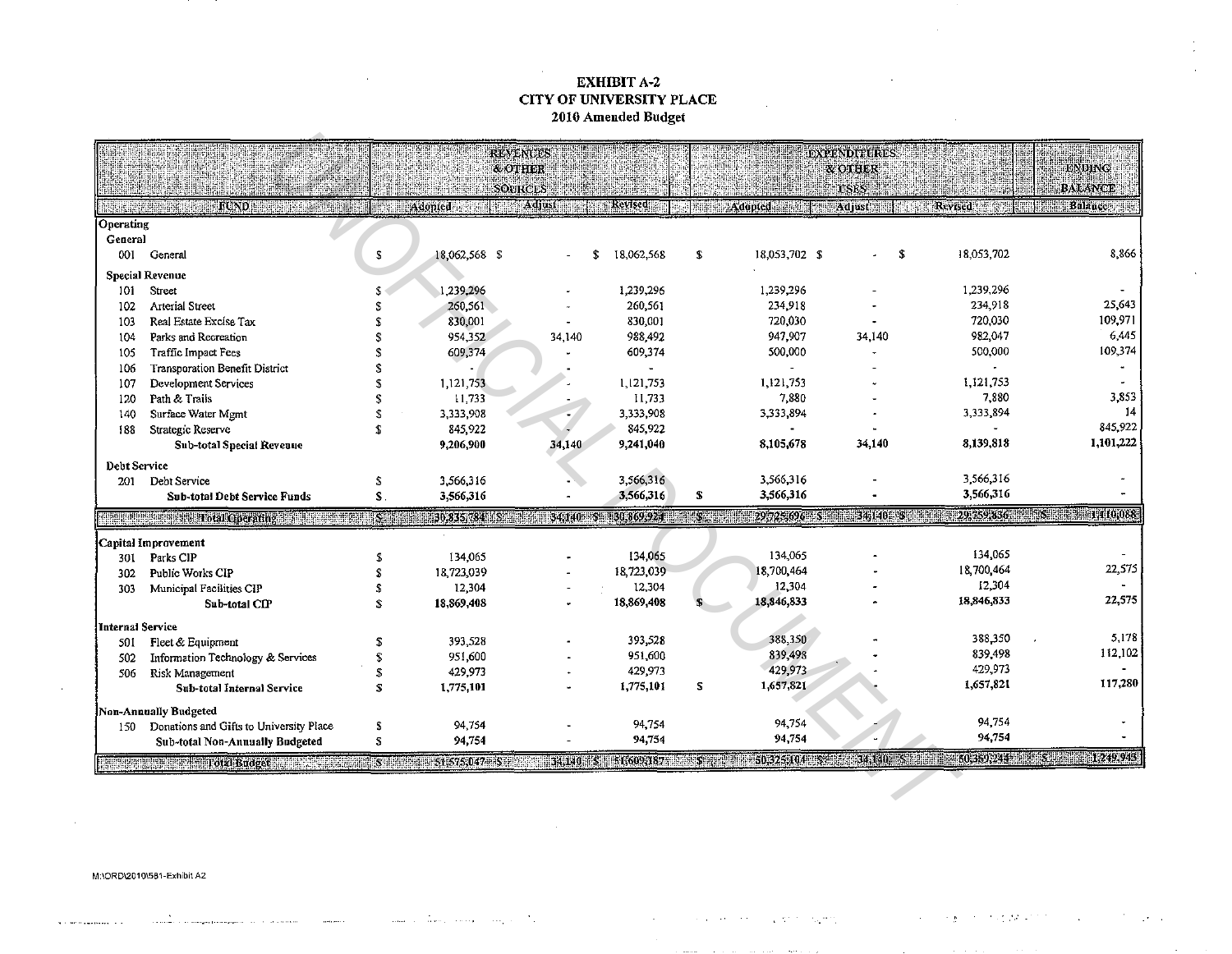Contract #78334

**Title: Fund source:**  Start Date: End Date: FY/\$: **Contractor:**  Address:

**Community Senior Center**  CDBG 7/1/2010 6/30/2011 2010 I \$34,140 City of University Place 3715 Bridgeport Way. W. Suite 81 University Place, WA 98466 Robert W. Jean 253-564-1992

**Telephone: Fax: Email: Bars Code:**  HUD Proj.#:

**Contact:** 

**jrobinson@cityofup.com**  134.900.CG10.55938.50.0101 2010-0005

# **SUBRECIPIENT AGREEMENT FOR CDBG PUBLIC SERVICE PROJECTS**

This Agreement is between PIERCE COUNTY, through its Department of Community Services, Community Development Division (identified in this document as the "County" or "DCS") and City of University Place (identified in this document as the "Subrecipient"), for the project identified as Community Senior Center which is a federally funded project through the Community Development Block Grant ("CDBG") B-1 O-UC-53-0002 from the U.S. Department of Housing and Urban Development, CFDA number 14.218. The parties agree to abide by the tenms of this Agreement and to faithfully perform the services set forth in this Agreement. Contact: The mail of the mail of the state of the state of the state of the state of the state of the state of the property of the control of the main control of the property of the PIBILIC SERVICE PROJECTS<br>
This Agreement

The Agreement shall be effective 7/1/2010 and, subject to Item l.F. on page 2, shall be completed no later than 613012011, unless extended in writing.

# I. GENERAL TERMS AND CONDITIONS

# A. Scope of Services

- 1. The intent of this Agreement is to assist the Subrecipient's Community Senior Center program to provide seniors with a shuttle transportation program and activities including arts/crafts and fitness classes to promote health and wellness and reduce isolation, as described in the Subrecipient's application for funding.
- 2. To accomplish this Agreement, the Subrecipient and the County shall perform the services for the project described in Section II.

### **B.** Consideration

1. In consideration of the mutual promises given and the benefit to be derived from this Agreement, the County agrees to provide CDBG funds in the amount of: \$34, 140 (Thirty-four thousand, one· hundred forty and no/100 dollars), to accomplish the scope of services described above. The project budget and financial requirements are provided as Section 111.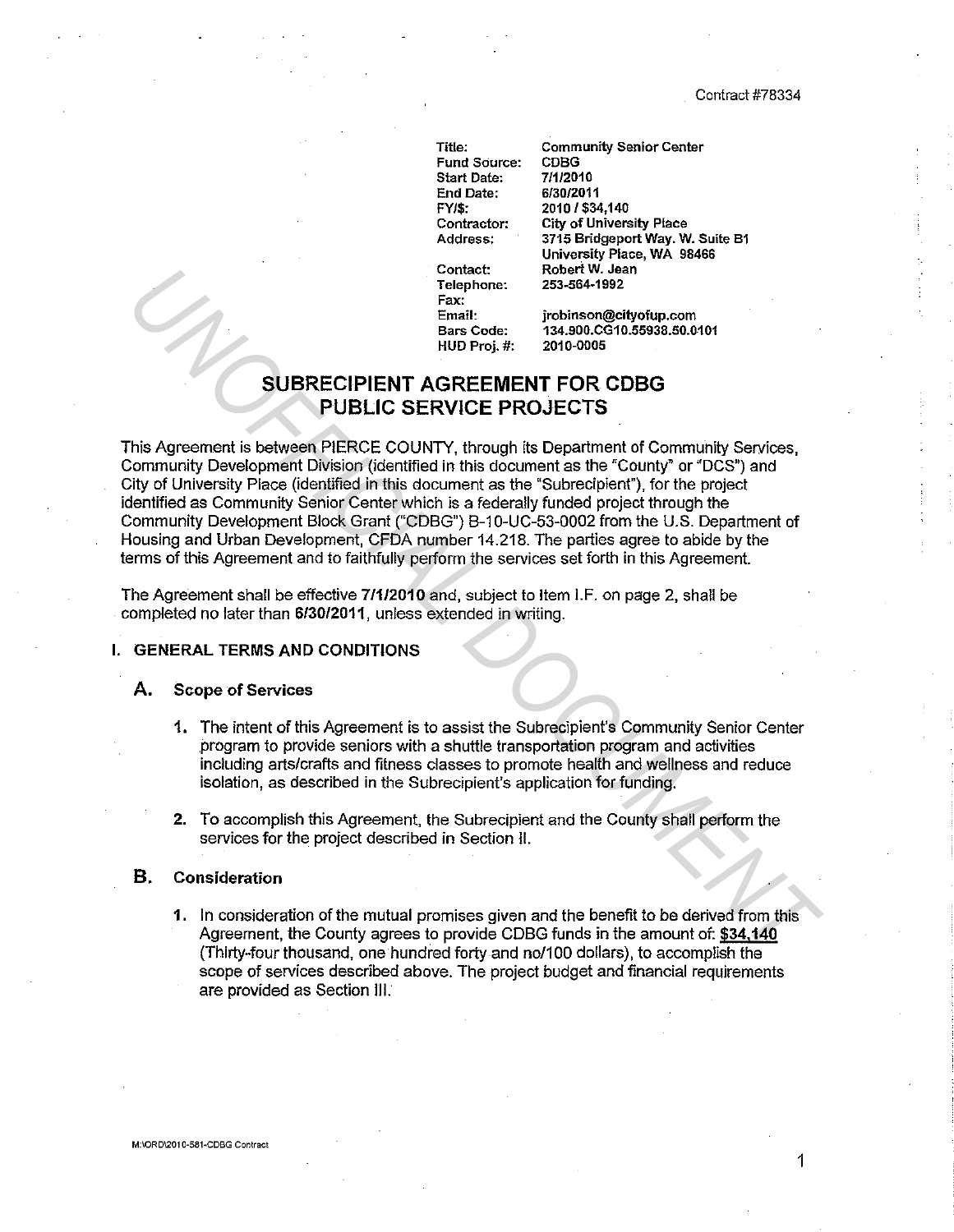# **C. Change orders and amendments**

- **1.** All Change Orders and Amendments to this Agreement shall be in writing and approved by the County.
- **2.** No Change Order or Amendment to this Agreement shall be implemented prior to approval by the County unless immediate implementation of the Change Order or Amendment shall be necessary and reasonable to protect life or property. In such instance, verbal confirmation by the County shall be obtained as quickly as reasonably possible and a formal Change Order or Amendment issued thereafter.

# **D. Relationship**

The relationship of the Subrecipient to the County shall be that of an independent agency. The Subrecipient shall have no authority to execute contracts or make agreements or commitments on behalf of the County and nothing in this Agreement shall be deemed to create the relationship of employer/employee or principal/agent between the parties. For Catalog Crost of Cameronian to the Systement state to the Cameronian of the Change Driver or Amendment that like necessary and research the inclusion of the Change Order or Amendment chall be not countly shall be obtai

# **E. Assignability**

The Subrecipient shall not assign any interest in this Agreement and shall not transfer any interest in the Agreement to any party without prior written consent of the County.

# **F. Suspension and Termination**

- **1.** There are five reasons for suspension or termination of this Agreement. They are:
	- **1. By fulfillment.** The Agreement will be considered to be terminated upon fulfillment of its terms and conditions.
	- **2. By mutual consent.** The Agreement may be terminated or suspended in whole or in part at any time if both parties consent to such tenmination or suspension; the terms of which shall be documented in an Amendment to the Agreement.
	- **3. By 15 days notice for convenience.** Pierce County may suspend or terminate this Agreement in whole or in part for convenience, upon 15 days written notice to the Subrecipient.
	- **4. For cause.** Pierce County may suspend or terminate this Agreement in whole or in part for cause when the Subrecipient has failed in whole or in part to meet its commitments and obligations as outlined below and when Pierce County deems continuation to be detrimental to its interests. Cause includes:
		- a. Failure to comply with the terms and conditions of this Agreement;
		- b. Ineffective, improper or illegal use of project funds or resources;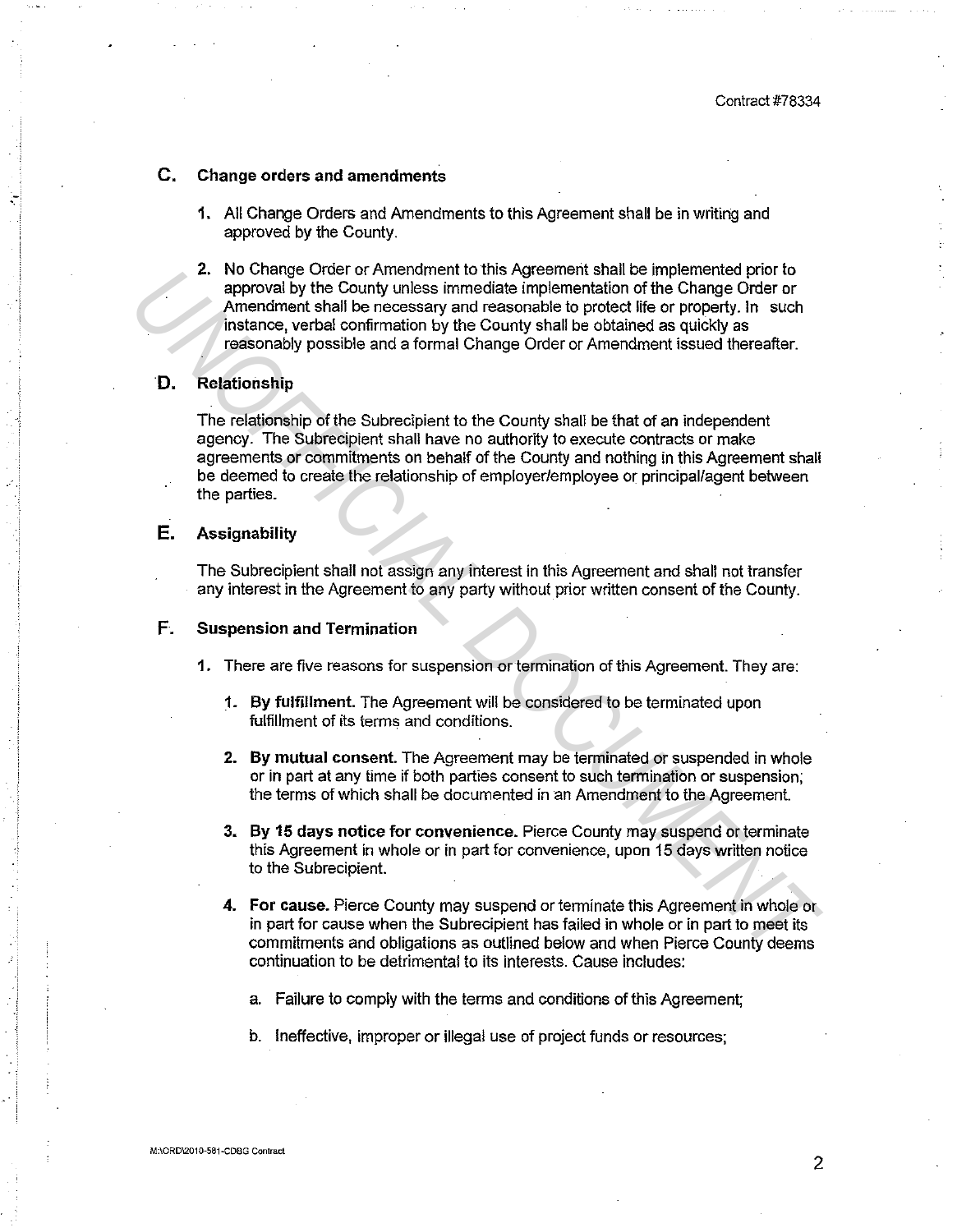- c. Submission of materials, information, reports or documentation which is incomplete, incorrect or false, either knowingly or inadvertently;
- d. Failure to implement the project or to proceed thereon in accordance with approved project schedules;
- e. Any illegal act; or
- f. Failure to resolve in a timely fashion audit findings associated with this or other federally-funded programs.
- 5. By impossibility. Pierce County may suspend or terminate this Agreement in whole or in part if, for any reason, the carrying out of this Agreement in the time and manner specified is rendered unfeasible or impossible.
- 2. In the event of suspension or termination, Pierce County shall provide formal written notification of that fact to the Subrecipient by regular and certified mail.
- 3. Upon receipt of written notification of suspension or termination, the Subrecipient shall immediately take action to comply, ceasing or stopping such operations as may reasonably be stopped without endangering life or property.
- 4. All suspensions for cause covered by such notification must be fully suspended or terminated as quickly as possible but not more than five calendar days following the date of said notification.
- 5. All suspensions or terminations for convenience covered by such notification must be fully suspended or terminated as quickly as possible but not more than 15 days following the date of such notification.
- 6. When additional actions of the Subrecipient are required to protect life or property, it shall immediately notify Pierce County in writing of such actions and shall immediately implement any further written instructions of Pierce County.
- 7. In the event of suspension or termination by Pierce County, the Subrecipient may recover any reasonable and otherwise allowable cost incurred in compiiance with written direction of Pierce County relative to activities required to complete outstanding work or additional work resulting from such suspension or termination. **E.** Any linegal act, or<br> **I.** Faller to resolve in a timely fashion audit findings associated with this or<br>
other federally-funded programs.<br> **B.** By impossibility. Pierce County may suspend or terminate this Agreement i
	- a. Pierce County may withhold or suspend payments due under this Agreement for any lawful purpose, but shall provide written instruction to the Subrecipient within five working days indicating actions which may be taken by Subrecipient to release payment or remove suspension.
	- b. Termination of this Agreement by the County at any time, with or without prior notice, shall not constitute a breach of this Agreement.
	- c. Actions by either party under this section shall not constitute a waiver of any claim by either party arising from conditions or situations leading to such suspension or termination.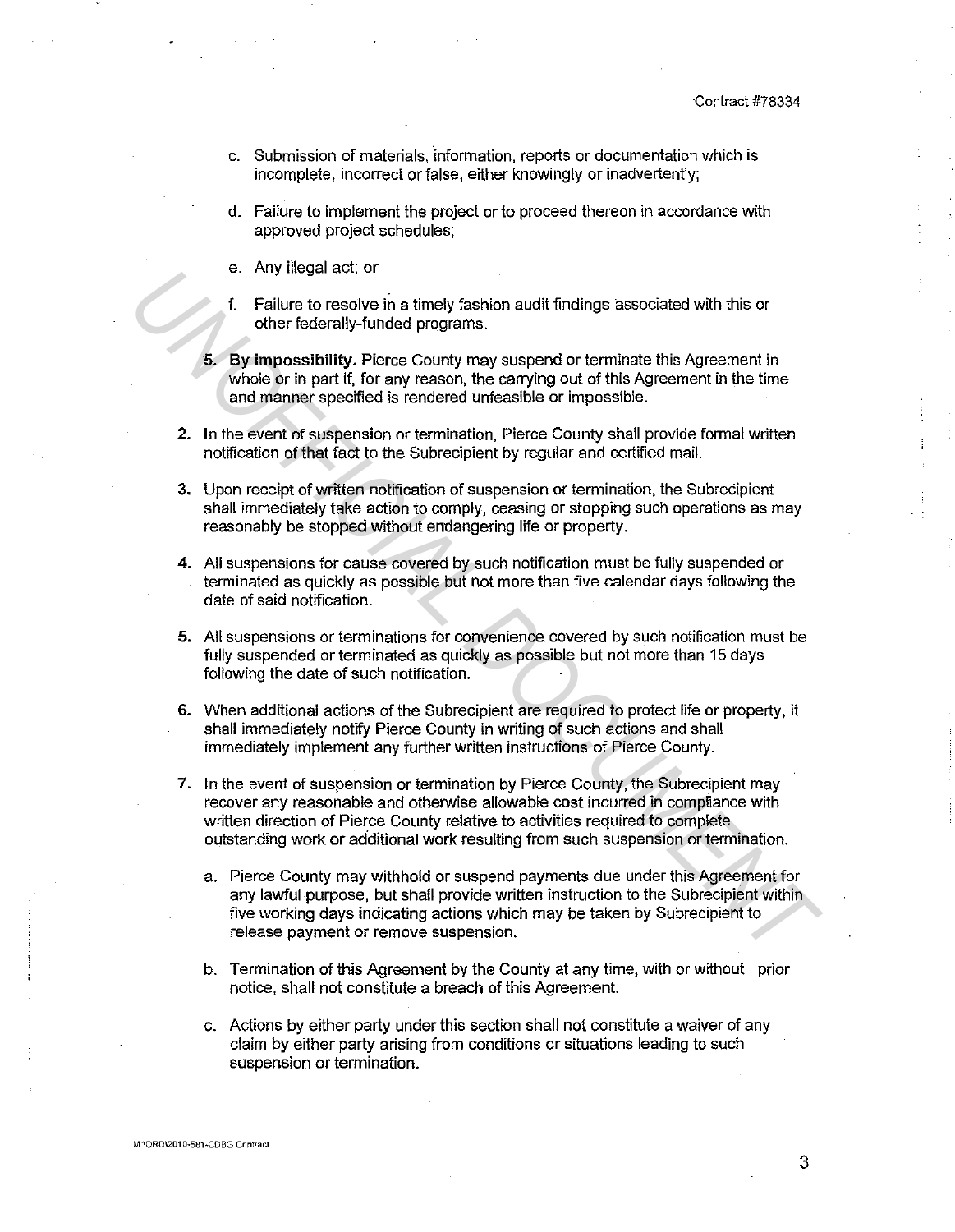### G. Procurement and Subcontracts

The Subrecipient may, upon the County's prior review and specific written approval of the contract instrument, enter into any contract or procurement action authorized or necessary for the successful completion of this Agreement (other than contracts for incidental procurements not directly related to the accomplishment of the project which do not require County approval). All procurement actions and contracts other than incidental procurements shall be structured in accordance with applicable state and federal law relating to contracting by public agencies.

# H. Severability

If any provision of this Agreement or portion thereof is held invalid, the remainder of this Agreement shall not be affected, providing the remainder continues to conform to applicable federal and state law and regulations.

# I. Records

The Subrecipient shall maintain all project records required by applicable federal, state and county regulations, which are incorporated herein by reference. Project records must be retained for a period of at least five (5) years after completion or termination of the project. The public shall be granted reasonable access to all "public records".

# J. Access, Examination, Monitoring and Audit

- 1. The County, the state Auditor, HUD, a selected independent auditor, or their designees, shall have the right of access to and the right to examine, monitor, and copy all business records, books, papers and documents relating to this Agreement pursuant to appropriate state and federal regulations, requirements and standards, all of which are incorporated herein by reference. Such access, examination and monitoring may include, but is not limited to, inspections and reviews on site, or in the office of the Subrecipient, or any contractor, subcontractor, consultant, or supplier receiving funds under this Agreement. do not require County approval). All procurement actions and contracts of the final methods and the substituted in accordance with applicable state and<br>federal law relating to contracting by public agencies.<br> **H.** Severabi
	- 2. The Subrecipient must obtain an audit of its activities which shall meet or exceed the criteria for audits of federal programs set forth in OMB Circulars A-21, A-87, A-110, A-122 and A-133 (as applicable). The Subrecipient shall be obligated to resolve findings relating to use of CDBG funds in a timely manner.
	- 3. Prior to commencement of the project and if the subrecipient has recently utilized federal funds, the Subrecipient shall furnish to the County for review a copy of its latest audit, including all findings related to the use of CDBG funds, and the Subrecipient's resolution of those findings. Similarly, within 30 calendar days of the completion of any subsequent audit, the Subrecipient shall provide the same information note above to the County. If warranted by audit findings, the Subrecipient's failure to comply with applicable laws and regulations relating to use of CDBG funds, or the Subrecipient's failure to resolve such findings in a timely manner, Pierce County may apply appropriate sanctions, including the suspension or termination of this Agreement.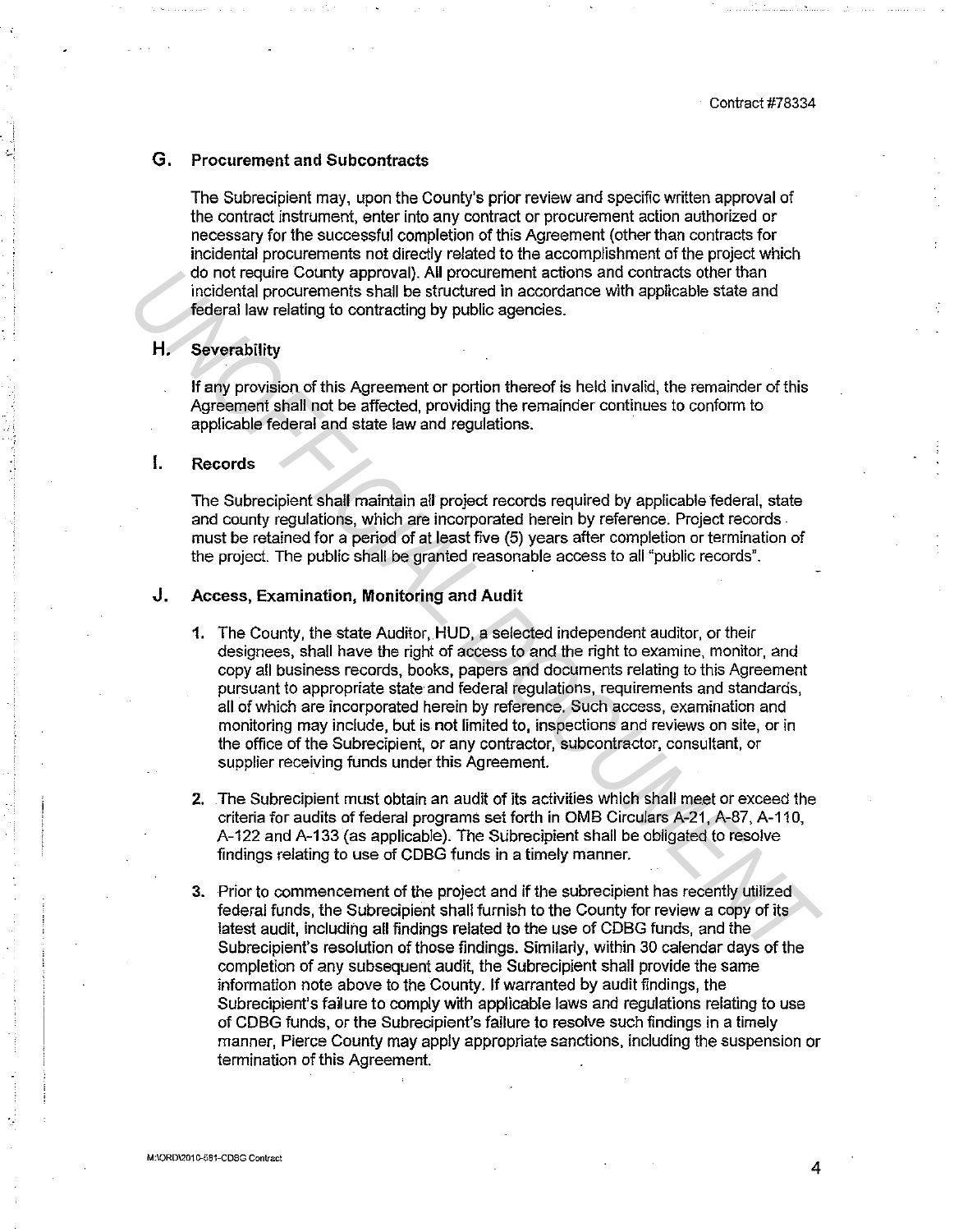# K. Code of Conduct

1. No officer, employee or agent of the Subrecipient shall participate in.the selection, award, or administration of activity funded in whole or in part with CDBG funds if a conflict of interest, real or apparent, would exist, nor shall their families, or those with whom they have business ties, so benefit,

2. In addition to the above, no official, employee or agent of any federal, state or local government for the area in which the project is located, nor members of their families, nor those with whom they have business ties, have or acquire any interest, direct or indirect, in any contract or subcontract or its proceeds for work accomplished in support of this Agreement, nor shall they have or acquire any interest, dfrect or indirect, in the project area which would conflict in any manner or degree with the project. For the matrix of the above, no official, employee or agent of any federal, state or local government of the area in which the project is located, nor members of their completed, in any ontrod to the members of their conte

#### L. Rights in Data

The County and HUD retain a non-exclusive, royalty free, and irrevocable right to duplicate, use for their own purposes, disseminate, disclose, or authorize others to utilize all data and materials generated and/or provided in conjunction with implementation of this Agreement,

# M. Property, Materials and Operating Supplies

- 1. No real property shall be acquired, constructed, renovated, modified or otherwise affected by this project.
- 2. Non-expendable equipment, materials, operating supplies and other assets other than real property, purchased in whole or in part with CDBG funds, whose per unit fair market value (or total value for supplies) at the time of completion of use is in excess of \$5,000, are the property of the Block Grant program and are to utilized, maintained, inventoried, controlled and disposed of pursuant to applicable federal regulations.
- 3. The Subrecipient shall be responsible for loss or damage to all equipment, materials, operating supplies and other assets in its care and, after completion of use, shall return all such equipment, materials and assets to the County for disposition within 30 days following completion of the project(s), unless otherwise specified.
- 4. If such equipment, materials, operating supplies or other assets are partially funded from other sources, the County shall share any funds received as a result of said disposition, at a percentage of value received equal to the percentage of the original costs provided by the individual funding sources.
- 5. Any equipment, materials, operating supplies and other assets with per unit fair market value (or total value for supplies) at the time of completion of use of less than \$5,000, may be retained or disposed of by the Subrecipient, The County retains no financial interest in these items,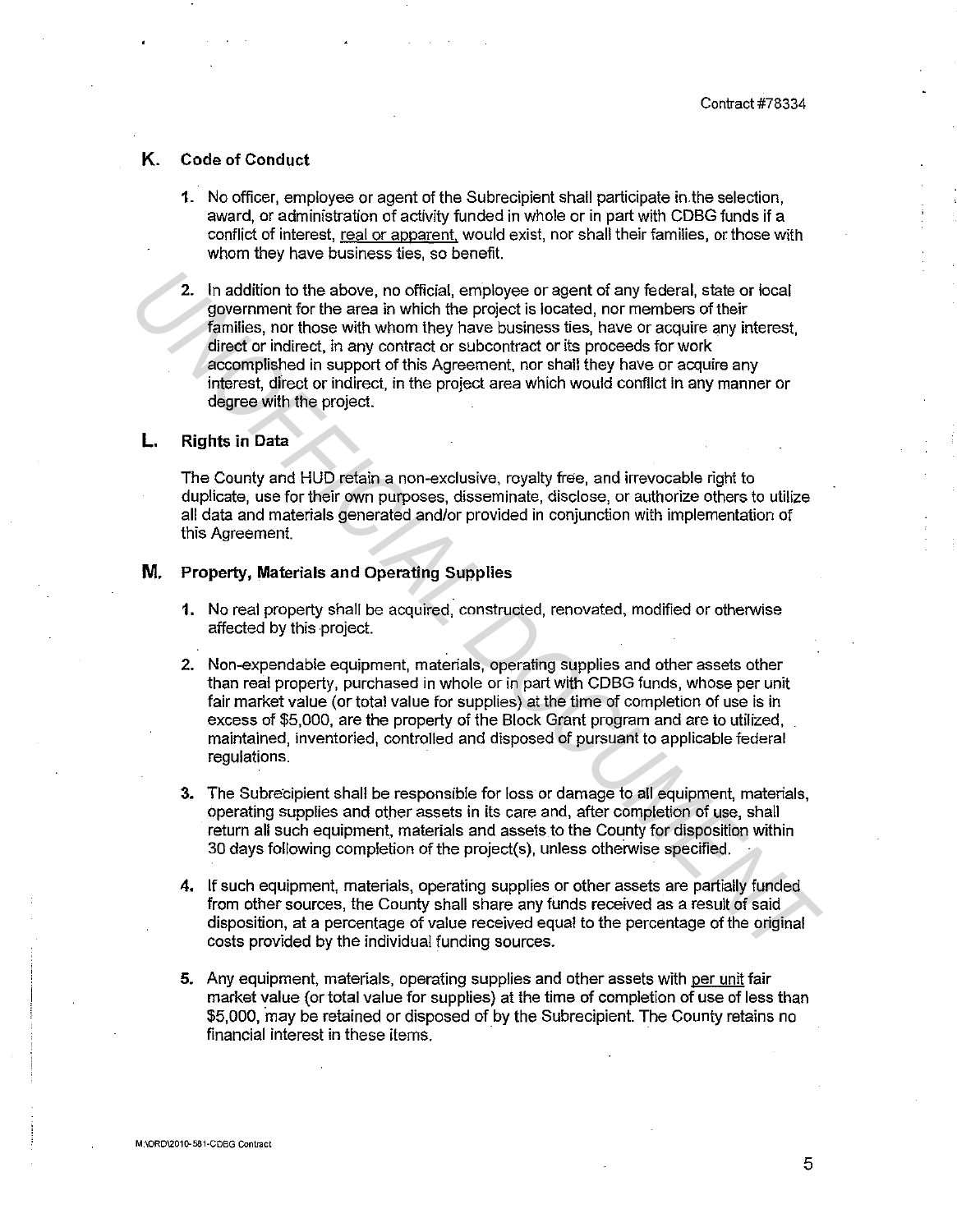Note: Any assets whose fair market value is in question should be referred to the County for decision before any disposition action is taken by the Subrecipient.

# N. Insurance and Bonds

### 1. General

The following insurance and bonding requirements shall be applicable to the Subrecipient, its contractors and consultants. Pierce County must be named as an additional insured on all insurance policies.

# 2. Insurance (Required)

Throughout the life of this Agreement, the Subrecipient shall carry General Liability insurance, Comprehensive Automobile Liability Insurance and such other coverage as may be appropriate. The Subrecipient shall complete a Certificate of Insurance, which is to be made part of this Agreement. Such-liability coverage must not be less than \$1,000,000 per occurrence and \$2,000,000 aggregate.

Where automobiles or vehicles are used in conjunction with the performance of this Agreement, the Subrecipient and its contractors shall, at their own expense, maintain automobile liability insurance with an insurance carrier licensed to do business in the State of Washington and with minimum coverage as follows: Bodily Injury Liability and Property Damage Liability Insurance, \$1,000,000 each occurrence or combined single limit coverage of \$1,000,000. The following insurance and bonding requirements shall be applicable to the<br> **Subtrepliers.** As contractors and consultants. Pierce Countly must be named as an<br>
additional insured on all insurance policies.<br> **2.** Insurance

- b. Pierce County. without a specified department. must be named as an additional insured as respects this Agreement and such insurance as is carried by the Subrecipient is primary.
- c. In the event of non-renewal, cancellation or material change in the coverage provided, thirty (30) days written notice must be furnished to the County prior to the date of non-renewal, cancellation or change. Such notice to be sent to:

Pierce County Community Services Community Development Division 3602 Pacific Avenue, Suite 200 Tacoma, WA, 98418

- d. Pierce County has no obligation to report occurrences unless the claim is filed with the County Risk Manager and Pierce County has no obligations to pay premiums.
- e. The Subrecipient's insurance policies must contain "cross liability" endorsement substantially as follows: Inclusion of more than one insured under this policy shall not affect the rights of any insured as respects any claim, suit or judgment made or brought by or for any other insured or by or for any employee of any other insured. The policy shall protect each insured in the same manner as though a separate policy had been issued to each, except that nothing herein shall operate to increase the company's liability beyond the amounts for which the company would have been liable had only insured been named.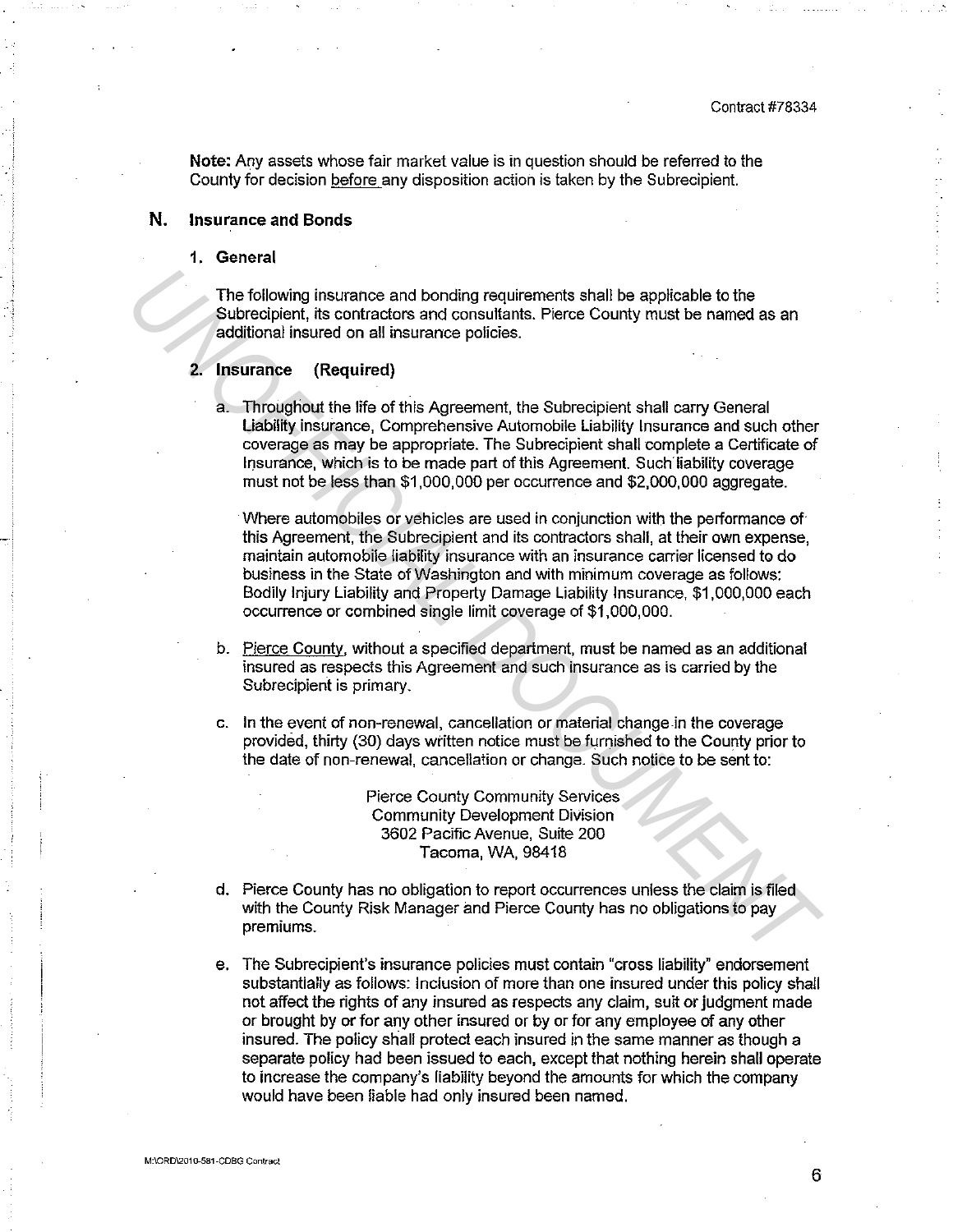### **3. FIDELITY BOND OR INSURANCE (REQUIRED)**

Throughout the life of this Agreement the Subrecipient shall maintain an annual Fidelity or Performance Bond in an amount not less than 25 percent of the value of this Agreement Proof of insurance against employee dishonesty in an amount approved by the County may be substituted in lieu of bond if approved by the County.

# **4. HOLD HARMLESS AND INDEMNIFICATION** ·

- a, The Subrecipient, its contractors, subcontractors and consultants, agree to defend, indemnify, and save harmless Pierce County, its appointed and elected officers and employees from and against any and all loss or expense, including, but not limited to, judgments, settlements, attorneys fees and cost by reason of any and all claims and demands upon the County, its appointed or elected officers or employees for damages because of personal or bodily injury, including death, at any time resulting there from, sustained by any person or persons and on account of damage to property including loss of use thereof, whether such injury to persons or damage to property is due to the negligence of the Subrecipient, its contractors, subcontractors or consultants, and Pierce County, its appointed and elected officers, employees or their agents, except only such injury or damage as shall have been occasioned by the sole negligence of the County, its appointed or elected officers or employees. **EVERT THE SURFALLESS AND INDEMINIFICATION**<br> **EVERT THE SURFALLESS AND INDEMINIFICATION**<br> **EVERT THE SURFALLESS AND INDEMINIFICATION**<br> **EVERT THE SURFALLESS AND INDEMINIFICATION**<br> **EVERT THE SURFALLESS AND INDEMINIFICATION** 
	- b. If the claim, suit, or action for injuries, death, or damages as provided for in the preceding paragraph is caused by or results from the concurrent negligence of: The County or the County's agents or employees, and the Subrecipient or the Subrecipient's agent or employees, the indemnity provisions provided for the preceding paragraph shall be valid and enforceable only to the extent of the Subrecipient's negligence.
	- c. The Subrecipient and its contractor or consultants agree that the obligation to indemnify, defend and hold the County harmless as provided above extends to any claim brought by or on behalf of any employee of the Subrecipient and its contractors or consultants. This provision, if applicable, is mutually negotiated by the parties to this Agreement pursuant to RCW 4.24.630, and waives employer immunity granted by statute only to the extent necessary to carry out the promise of indemnification contained above.

# **II. STATEMENT OF WORK**

### **A. General**

The intent of this Agreement is to assist the Subrecipient's Community Senior Center program to provide seniors with a shuttle transportation program and activities including arts/crafts and fitness classes to promote health and wellness and reduce isolation, as described in the Subrecipient's application for funding.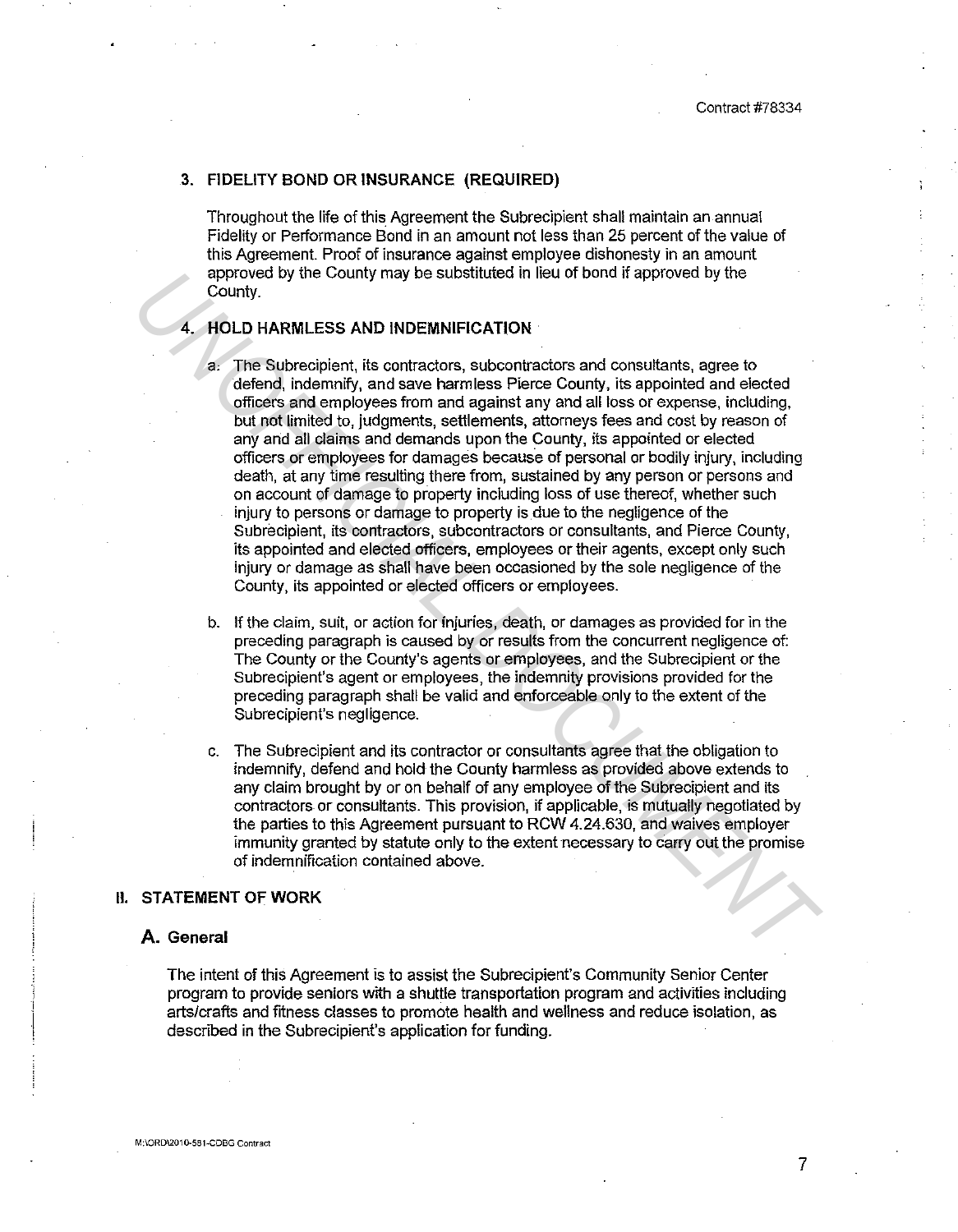# B. Subrecipient Responsibilities

To accomplish this intent, the Subrecipient shall:

1. Comply with all noted regulations, requirements, and conditions of the Agreement. The activities will meet one of HUD's national objectives:

| Pierce for relevant definitions. | February or March, a new definition at its website: | These are based on the contract fiscal year HUD definitions. A 2010 definition is listed<br>in the table below. This definition is to be used until HUD publishes, usually in<br>http://www.huduser.org/datasets/il.html. Select the State of Washington, County of |             |
|----------------------------------|-----------------------------------------------------|---------------------------------------------------------------------------------------------------------------------------------------------------------------------------------------------------------------------------------------------------------------------|-------------|
|                                  |                                                     | 2010 HUD Definitions Income Limits effective 5-14-2010                                                                                                                                                                                                              |             |
| <b>Family Size</b>               | <b>Extremely Low</b><br>Income (30%)                | Very Low Income<br>(50%)                                                                                                                                                                                                                                            | Low $(80%)$ |
| 1 (Person)                       | \$14,650                                            | \$24,400                                                                                                                                                                                                                                                            | \$39,000    |
| 2 (Person)                       | \$16,750                                            | \$27,850                                                                                                                                                                                                                                                            | \$44,600    |
| 3 (Person)                       | \$18,850                                            | \$31,350                                                                                                                                                                                                                                                            | \$50,150    |
| 4 (Person)                       | \$20,900                                            | \$34,800                                                                                                                                                                                                                                                            | \$55,700    |
| 5 (Person)                       | \$22,600                                            | \$37,600                                                                                                                                                                                                                                                            | \$60,200    |
| 6 (Person)                       | \$24,250                                            | \$40,400                                                                                                                                                                                                                                                            | \$64,650    |
| 7 (Person)                       | \$25,950                                            | \$43,200                                                                                                                                                                                                                                                            | \$69,100    |
| 8 (Person)                       | \$27,600                                            | \$45,950                                                                                                                                                                                                                                                            | \$73,550    |
| O.<br>⊡                          |                                                     | Eliminate slums and/or blight: National Objective-CFR-570.208 (b)<br>Meet an urgent need: National Objective-CFR-570.208 (c)<br>2. Plan, administer and implement the project in compliance with applicable local, state                                            |             |
|                                  | necessary to lawfully implement the project.        | and federal laws and regulations. Unless specifically noted to the contrary, the<br>Subrecipient, its consultants and contractors shall obtain all permits and approvals                                                                                            |             |

- 2, Plan, administer and implement the project in compliance with applicable local, state and federal laws and regulations. Unless specifically noted to the contrary, the Subrecipient, its consultants and contractors shall obtain all permits and approvals necessary to lawfully implement the project.
- 3. Evidence contract compliance and provide contract documentation as follows:
	- a. The Subrecipient will serve 80 senior clients that reside in Pierce County excluding the Cities of Tacoma and Lakewood, through their program: Community Senior Center.
		- 1. This funding will provide financial support for:
			- Personnel costs incurred by staff to coordinate programs, teach classes and drive shuttle van.

**I** I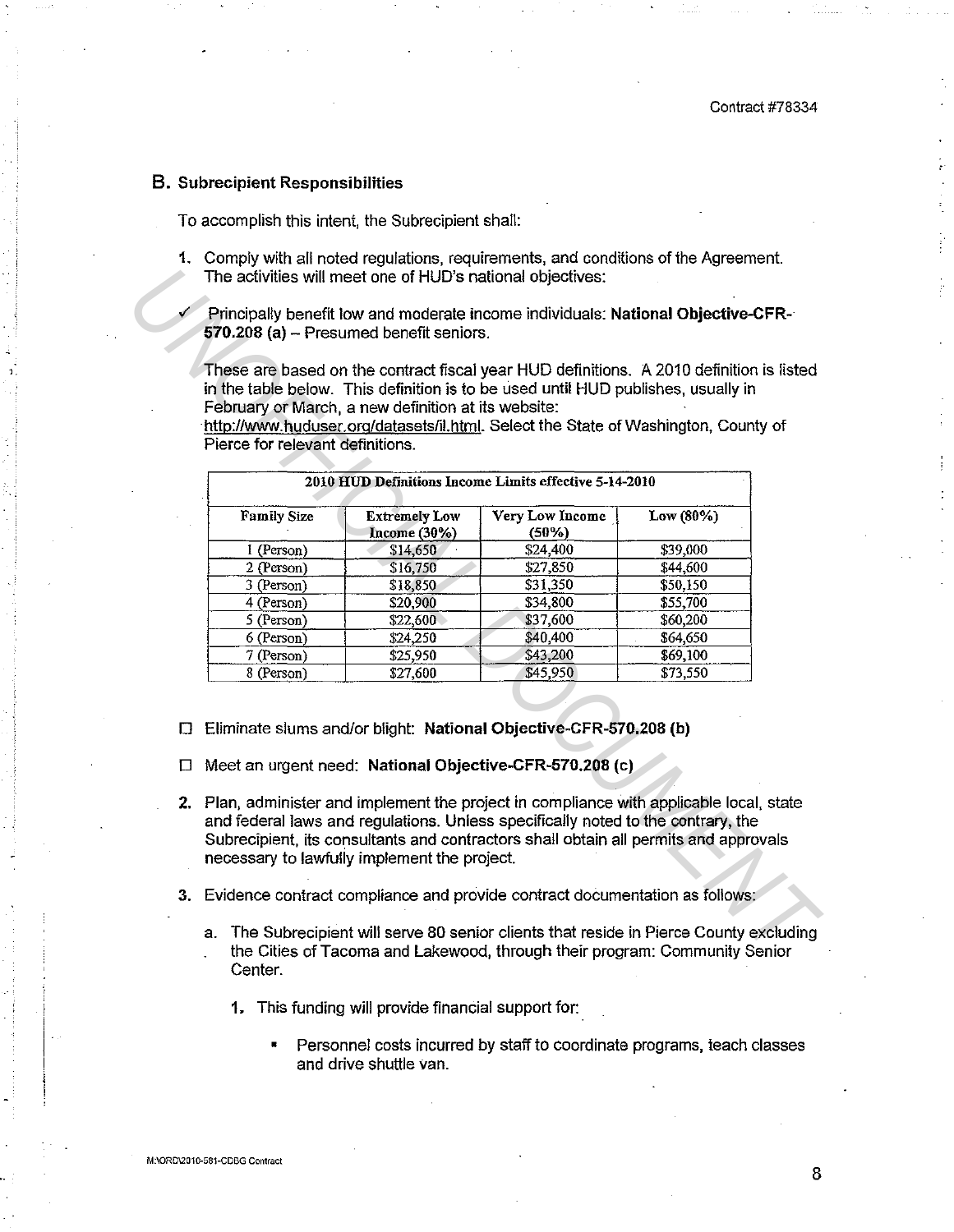- Operating costs: supplies for classes, gas for van for shuttle, and instructors.
- 2. Clients may request services at the University Place Senior Center 2534 Grandview Drive W, or the Recreation Office at 3715 Bridgeport Way West, or via phone at 253-460-2530 during regular business hours 9 am to 4 pm. · Monday through Friday.
- 3. Activities will include a minimum of three fitness classes and three art classes. Shuttle service will be provided a minimum of 12 hours per week starting in September 2010 through June 2011.
- b. Outcomes are listed below as goals for a positive shift in a client's condition, and indicators are tracked for success or achievement of these outcomes. The outcomes and their indicators are as follows:
	- **1.** Mandated Outcome # 1: Improved or maintained independent living
		- Indicator: Demonstrates self-care
		- Indicator: Interacts with others socially
	- 2. Outcome #2: Improved attitude toward life
		- Indicator: Has a positive sense of well-being
		- Indicator: Feels active in life
- 4. Failure to lawfully plan, administer, and implement the project or to demonstrate substantial progress within 90 days of the effective date of this Agreement, or to meet an average of 90 percent of the performance criteria for three consecutive months, shall cause the County to re-evaluate the need for, and methods of the project, and/or terminate of the Agreement in accordance with Item **l.F.** In addition, the result of such re-evaluation may necessitate restructuring of the project, redefining of goals and objectives, amendment of this Agreement, and/or termination of the Agreement.

#### **5. Reporting:**

a. The Subrecipient will retrieve from the Pierce County website

www.co.pierce.wa.us/outcomes an Outcome Based Evaluation (OBE) Annual Report and/ or Semi-Annual Data Sheets as defined by the Pierce County Funders Group. The forms are scheduled for submittal July and January, or as agreed upon, and indicate the outcome achievements during the associated period. A Data Collection Worksheet (DCW) is to be submitted upon execution of the Agreement listing the OBE process along with the measurement tools that support the process. The Subrecipient will be available for an onsite OBE monitoring of the process described within the DCW during the term of the Agreement, or as the Outcomes Implementation Committee (OIC) determines. OBE performance records should be maintained for a minimum of four years after the term of the . Agreement; and, **Example 19 and through a model of the fines classes and three at classes.**<br> **3.** Activities will not be provided a minimum of 12 hours per week starting in<br>
September 2010 through June 2011.<br> **b** Dutcomes are listed betwe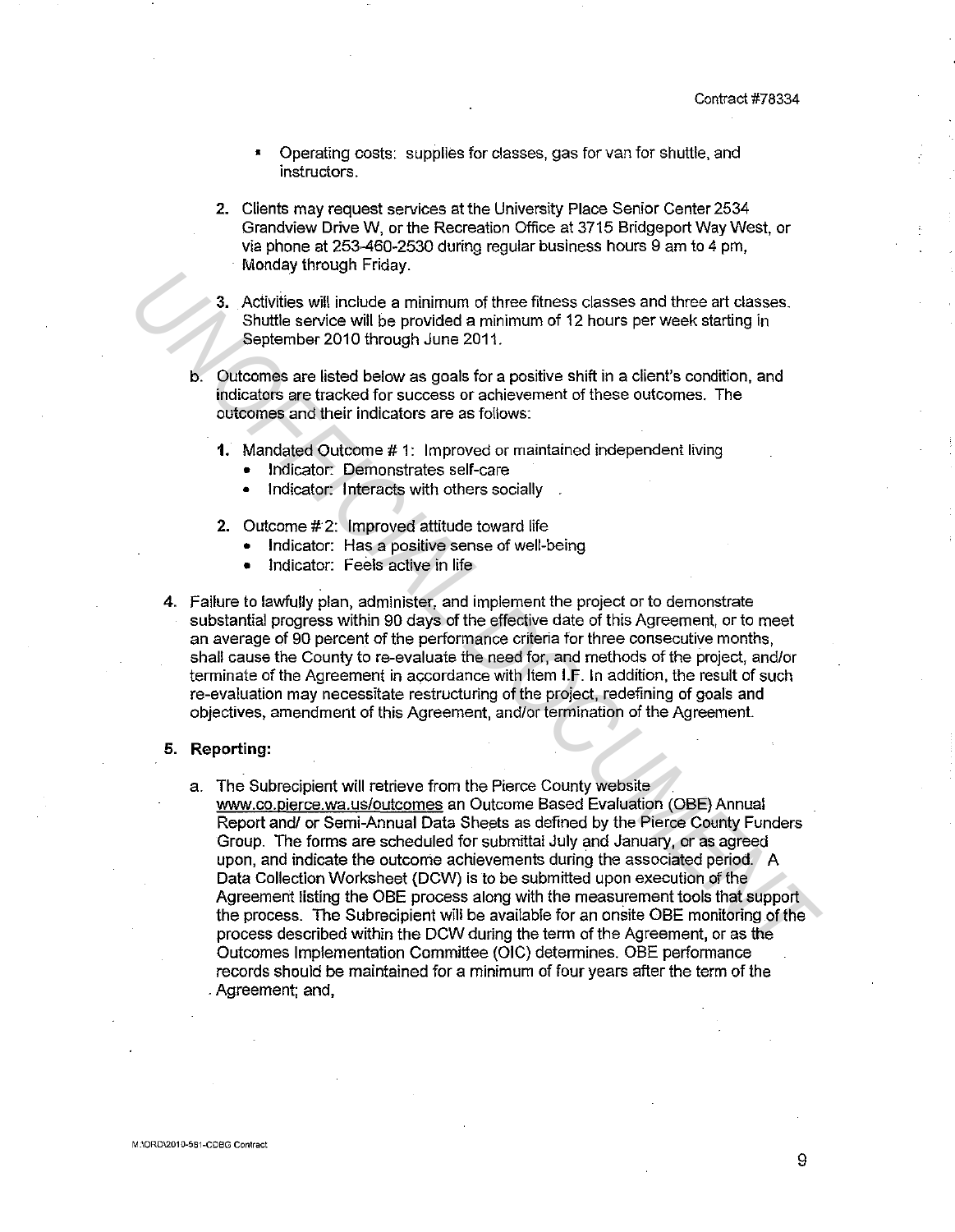b. In accordance with 24 CFR 570.503 (b) (2), the Subrecipient shall submit Quarterly Progress Reports by the 15th of the month following the end of the each quarter throughout the term of the Agreement, and maintain these records for four years after the term of the Agreement. This report includes information gathered from the public beneficiaries of these funds, which determines their income status for eligibility confirmation, as well as their racial and ethnic origin for the term of the Agreement. This form will be made available to the Subrecipient; and,

Financial and demographic information for the County's Consolidated Annual Performance Evaluation Report (CAPER) including:

- 1) Number of clients (individuals or families) served by the Subrecipient, as well as the cumulative totals.
- 2) Race/Ethnicity.
- 3) Income status.
- 4) Emergency Shelter Grant recipients will also include demographics of gender, whether the household includes children and condition of client during service.
- 5) List all funds and funding sources used with CDBG monies for programs.
- 6) Submit separate reports for each Subrecipient Agreement.
- 7) Other information required to support the quarterly reports, annual CAPER, OBE and other reports shall be provided as requested.
- d. Reimbursement requests will not be approved unless Subrecipient submits timely ,performance reports and all information necessary to demonstrate compliance with regulations, eligibility, goals and objectives.
- **6.** The Subrecipient shall make known that facility use, or the provision of services, are available to all persons on a non-discriminatory basis. Where the procedures used to impart this information are unlikely to reach persons of a particular race, color, religion, sex or national origin, the Subrecipient must establish additional procedures that will ensure that such persons (or groups) are informed. **Eightlifty confirmation, as well as their racial and elthinco cignin for the ferm of the subsection in the film of the County's Consolidated Annual<br>
<b>Partners Example To the County-** Consultate County's Consolidated Annua
	- **7.** Subrecipients that serve homeless populations, except for those providing services to or whose facilities primary function is providing housing and/or services to (1) victims of domestic violence will work with the Department lo implement and participate in the local Homeless Management Information System (HMIS) in accordance with the Federal Register, Volume 69, Number 146, dated Friday, July 30, 2004, pages 45,888 through 45,934 (Homeless Management Information System (HMIS): Data and Technical Standards Final Notice).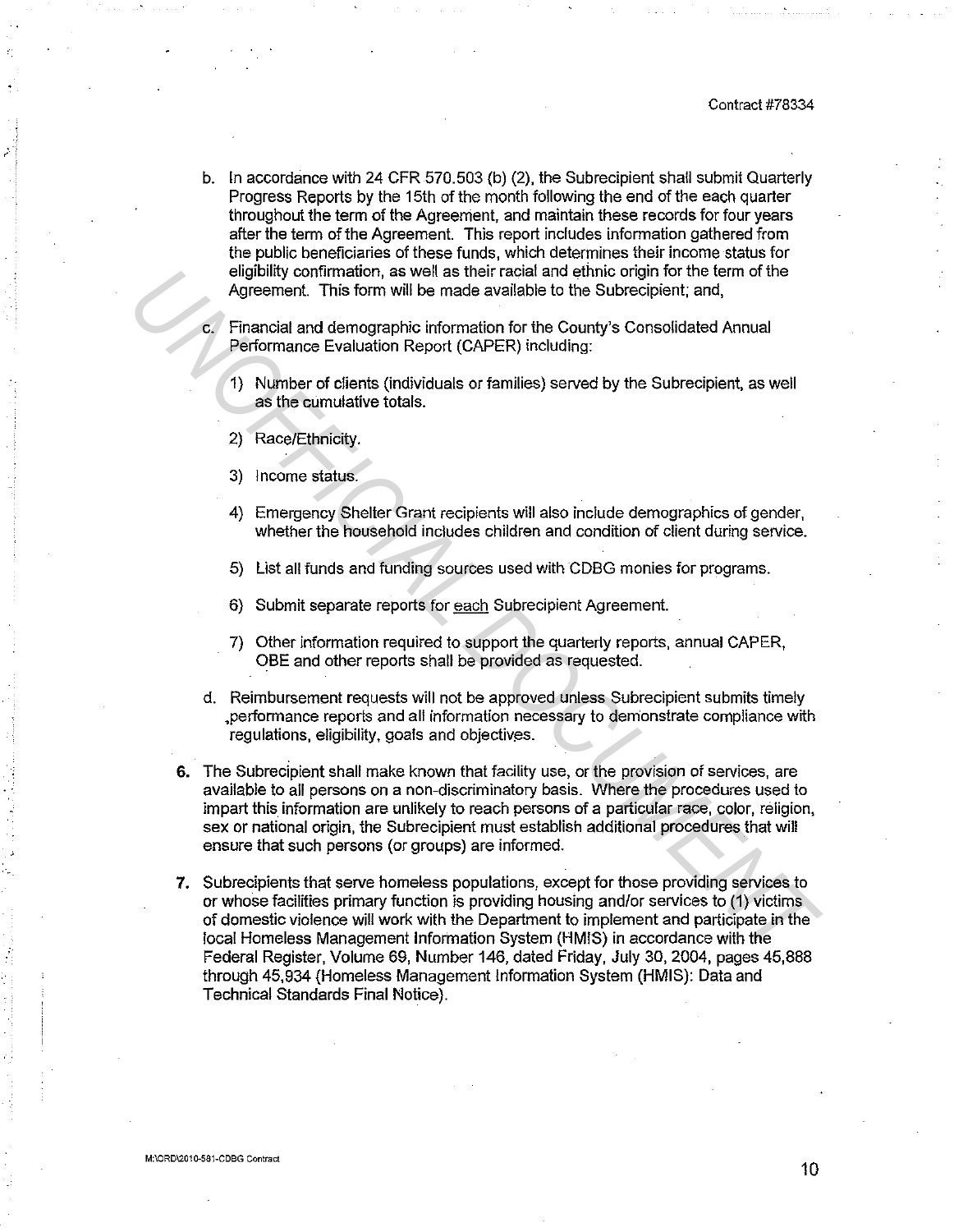### C. County Responsibilities

To accomplish the intent of the project the County shall:

- 1. Provide administrative and financial oversight and direction in accordance with established laws and regulations.
- 2. Provide technical assistance to the Subrecipient, its contractors and consultants, particularly regarding compliance with federal and local laws and regulations, and in development of processes and procedures to assure attainment of project goals and objectives.
- 3. Monitor and evaluate program performance against performance criteria noted above.
- 4. Pay, on a timely basis, all requests for payment which are eligible and appropriate for payment, and which are supported by sufficient financial documentation. Payment is contingent upon the timely receipt of required performance reports.

# Ill. BUDGET AND FINANCIAL REQUIREMENTS

### A. Applicable Regulations and Restrictions

It is understood that CDBG funds provided by this Agreement and program income generated by the project are federal funds administered by the County and are subject to those regulations and restrictions normally associated with federal programs including: OMB Circular A-21, A-87, A-110, A-122 and A-133 (as appropriate), OMB's Unifonn Administrative Requirements for Grants and Cooperative Agreements lo State and Local Governments, the Washington State BAR's Manual, and other such uniform administrative requirements for grants-in-aid now in effect or which hereafter may be made applicable by local, state or federal laws or regulations. All of the above are incorporated in this Agreement by reference. established laws and regulations.<br>
2. Provide technical assistance to the Subreciphont, its contractors and consultants,<br>
particularly regarding compliance with fecteral and local laws and regulations, and in<br>
development

# B. Approved Uses, Grant Funds

- 1. It is expressly understood that CDBG funds may only be used for cost included in the attached approved project budget, and may not be used for the general administration or operation of the Subrecipient, and may not replace non-federal funds in any jointly funded project.
- 2. Adjustment of funds between individual line terms of the project budget will be accomplished by a written Change Order approved by the-County.
- 3. During the period of performance the total budget (grant) value or project scope may only be modified by written amendment to this Agreement.
- 4. Unexpended funds not subject to a request for payment (as defined in Section III.D.) will be returned to the County.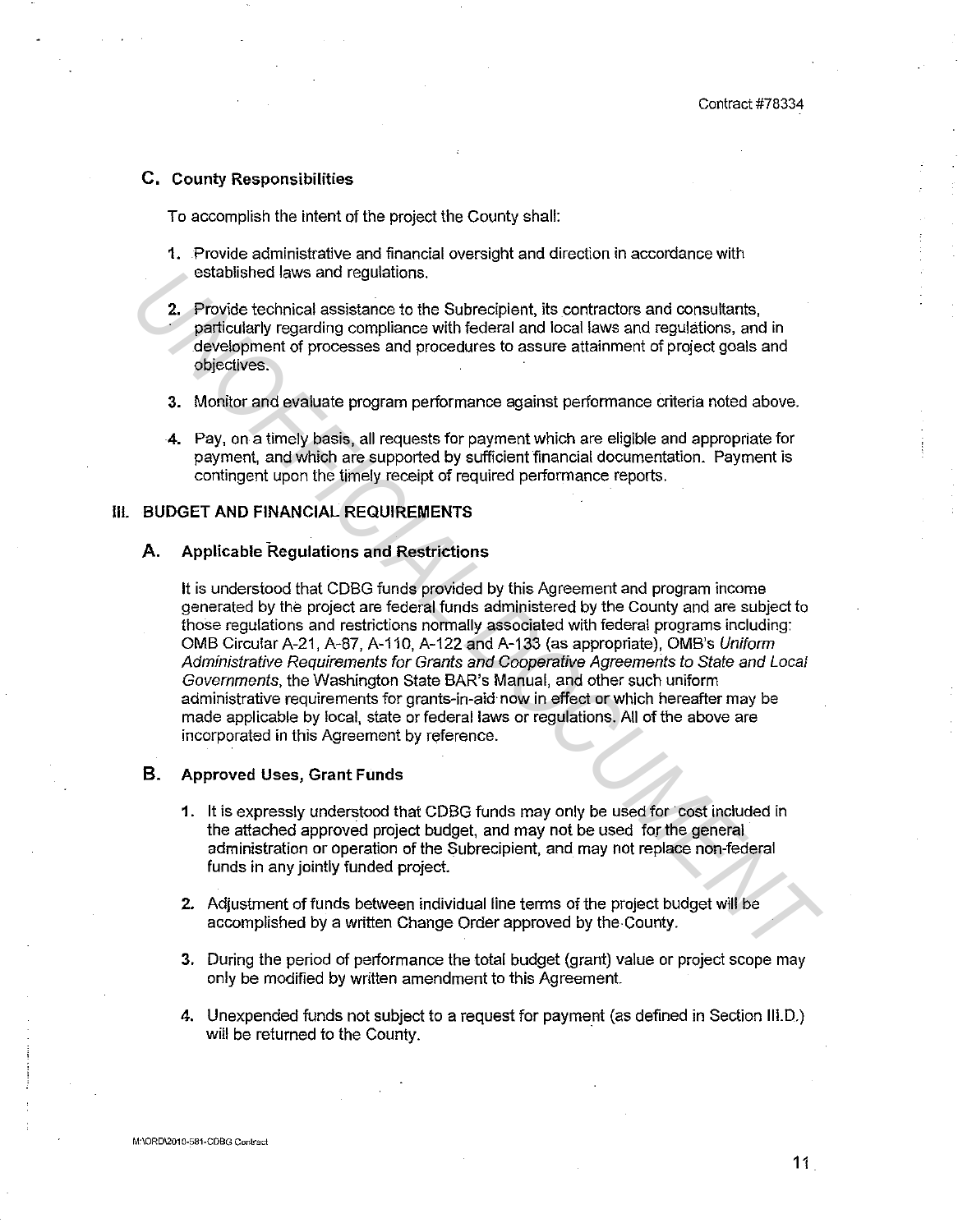### **C. Inappropriate Funds Obligation**

- **1.** CDBG funds shall not be obligated for:
	- a. Costs incurred prior to the effective date of this Agreement.
	- b. Any action subsequent to written notification from the county suspending or terminating the Agreement, except as authorized by the County.
- **2.** The Subrecipient shall refund to the County any payment or partial payment expended by the Subrecipient, its Contractors or Consultants which is subsequently found to be ineligible, inappropriate or illegal.

# **D. Request for Payment**

- **1.** Request for payment by the Subrecipient shall be on the Subrecipient's letterhead and shall include only request for payment or reimbursement of cost actually incurred and supported by documentation.
- **2.** The Subrecipient is prohibited from submitting request for payment in excess of actual requirements for carrying out the project.
- 3. At a minimum, Subrecipient shall submit a payment request at least once during any month in which the Subrecipient has expenditures.
- **4.** Payment requests shall be submitted by the 15'" of each month following the month in which the expenditures were incurred.
- **5.** Exceptions to these procedures must be requested in writing and agreed upon between the parties.

# **E. Multiple Agency Funding**

Projects funded by multiple agencies or sources shall indicate in the project budget the agency or source from which the funds derive and how the funds will be utilized.

# **F. Program Income**

Program income generated as a result of the project shall be returned to the County and shall not be used by the Subrecipient unless authorized in writing by the County. When program income is authorized to be used by the Subrecipient, that program income must be substantially disbursed and expended before additional CDBG funds from the U.S. Treasury are requested. **Example 10** b. Any action subsequent to written notification from the county, subspending or terminating the Agreement, except as authorized by the County.<br> **2.** This Subsection shall refund to the County any payment or p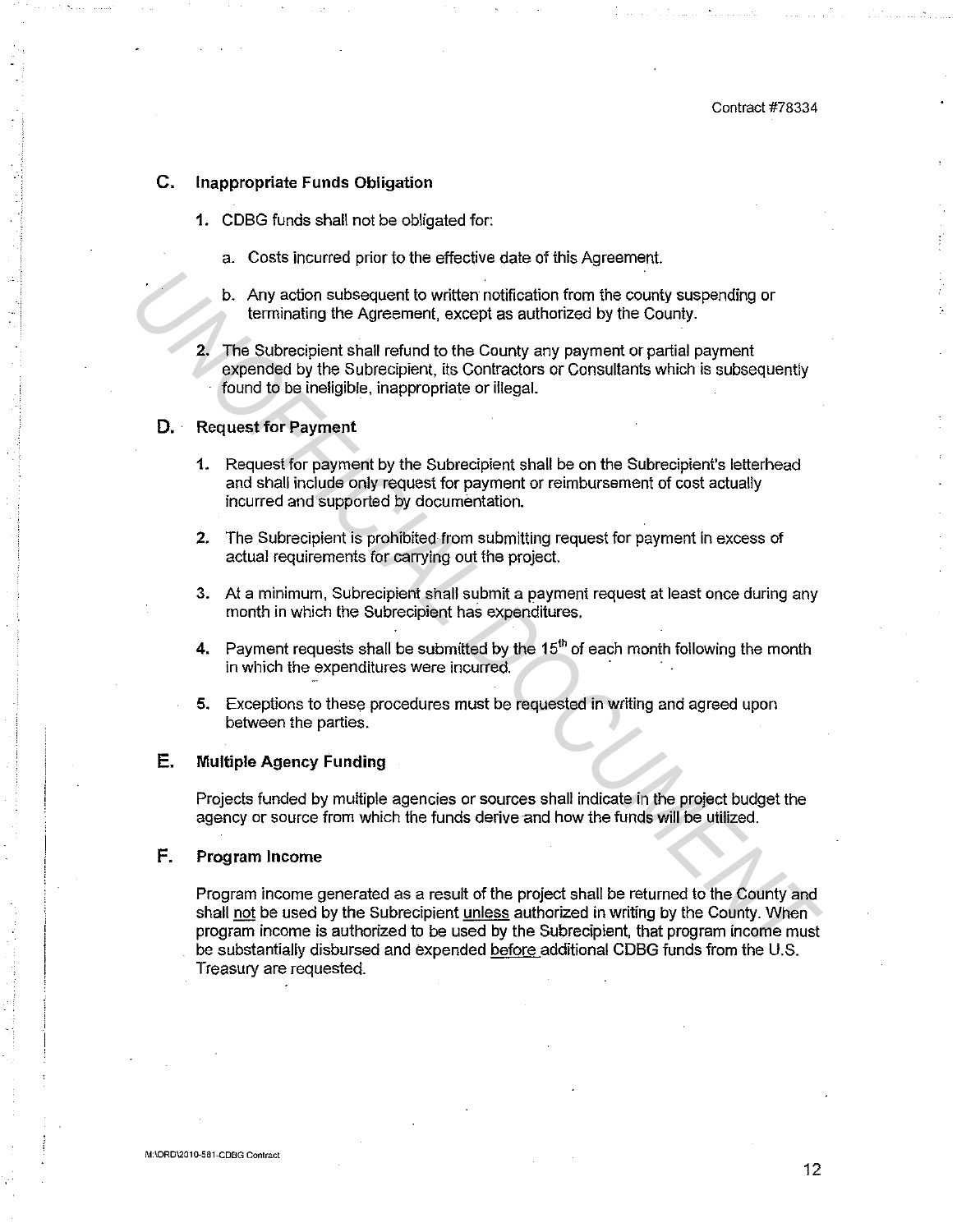# G. Unexpended Funds and Income

At the conclusion of this Agreement, all unexpended CDBG funds, any uncollected and/or unexpended program income remaining in Subrecipient's accounts, and any remaining equipment or operation supplies with a value in excess of \$5,000, shall be immediately returned to the County unless specifically authorized in writing by the County.

# IV. COMPLIANCEWITH LOCAL AND FEDERAL REGULATIONS

The Subrecipient and its consultants and contractors shall comply with all applicable local, state and federal laws and regulations, whenever and wherever they are applicable, including those listed below. The Subrecipient, its consultants and contractors shall timely obtain all permits and approvals necessary to lawfully implement the project. The Subrecipients and its contractors and consultants shall include in all contracts, subcontracts and purchase orders for this project the following list of laws and regulations and shall require compliance with such laws and requirements: Frame and the County <u>uniest</u> spectrically admonstrain of virtual county.<br>
COMPLIANCE WITH LOCAL AND FEDERAL REGULATIONS<br>
The Subreclipliant and its consultants and contractors shall compty with all applicable local,<br>
the

- 1. Pierce County Ordinance No. 2009-74s, as codified in PCC 2.106, 3.08, and 3.20 requiring those who contract with the County, and consultants and subcontractors of those who contract with the County, to participate in the E-Verify program.
- 2 .. Title VI of the Civil Rights Act of 1964 (P.L. 88-352) relating to nondiscrimination in performance of the project and to the benefits deriving from it as implemented by HUD regulation 24 CFR 570.601 (a).
- 3. Title VIII of the Civil Rights Act of 1968 (P.L. 90-284) as amended, relating to nondiscrimination in housing as implemented by HUD regulation 24 CFR 570.601 (b}.
- 4. Executive Order 11063 relating to non-discrimination in housing as amended by Executive Order 12259 and as implemented by HUD regulation 24 CFR 570.601 (c).
- 5. Section 109 of the Housing and Community Development Act of 1974 as amended, dealing with non-discrimination in program benefits because of race, religion, color, age, national origin, sex or disability as implemented by HUD regulation 24 CFR 570.602.
- 6. Executive Order 11246 dealing with non-discrimination in employment as amended by Executive Orders 11375 and 12086 and as implemented by HUD regulation 24 CFR 570.607 (a).
- 7. The relocation, acquisition and displacement requirements of the Uniform Relocation Assistance and Real Property Acquisition Policies Act of 1970 as implemented by HUD regulation 24 CFR 570.606.
- 8. The regulations, policies, guidelines and uniform administrative requirements of OMB Circulars A-21, A-87, A-110, A-122 and A-128 as they relate to the acceptance and use of Federal funds as implemented by HUD regulation 24 CFR 570.610.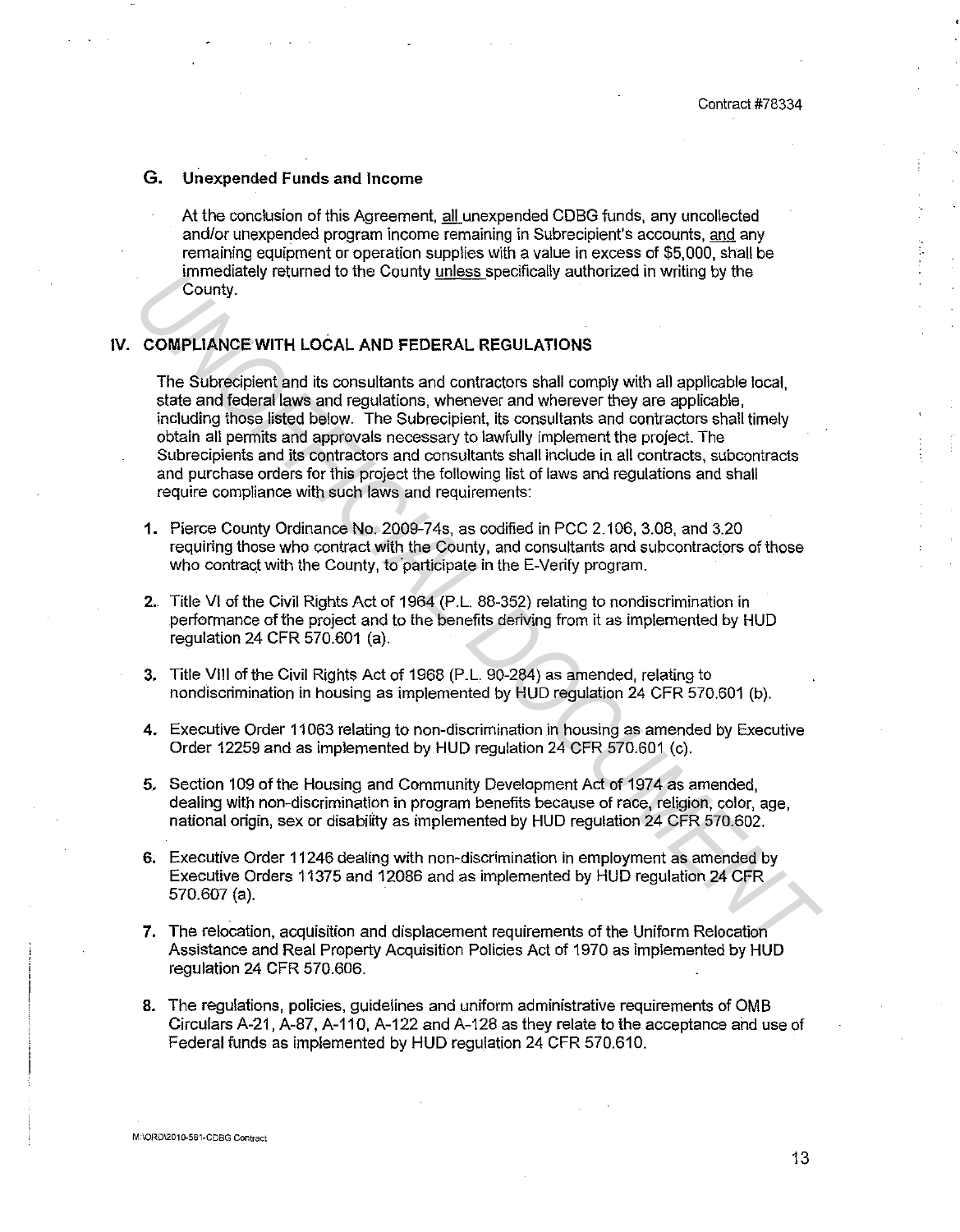- 9. The National Environmental Policy Act of 1969 and other statutory environmental requirements as implemented by HUD regulation 24 CFR 570.610.
- 10. Executive Orders 11625, 12138 and 12432. and Public Law 98-507, dealing with the use of minority and women owned business enterprises as implemented by HUD regulation 24 CFR 85.36{e}.

11. The provisions of the Hatch Act limiting political activities of government employees.

12. HUD Regulations for implementing the community Development Block Grant Program contained in 24 CFR 570.

13. The Federal funding Accountability and Transparency Act of 2006 {Public Law 109-282)

14. Subrecipients that serve homeless populations, except those providing services to or whose facilities primary function is providing housing and/or services to (1) victims of domestic violence will work with the Department to implement and participate in the local Homeless Management Information System {HMIS) in accordance with the Federal Register, Volume 69, Number 146, dated Friday, July 30, 2004, pages 45,888 through 45,934 (Homeless Management Information System (HMIS}: Data and Technical Standards Final Notice). 11. The provisions of the Hatch Act limiting political activities of government employees.<br>
12. HUD Regulations for implementing the community Development Block Grant Program<br>
confisined in 24 CFR 570.<br>
13. The Federal fun

15. The Drug-Free Workplace Act of 1988 (42 U.S.C. 701) and regulations set forth at 24 CFR part21.

Note: Copies of applicable laws and regulations are available upon request from the Department of Community Services. A listing of these applicable laws and regulations are to be incorporated in each contract, subcontract and consultant agreement issued by Subrecipient or its contractors.

# V. PROJECT ELIGIBILITY

- 1. .All projects authorized under the Block Grant program must meet one of three national objectives. The project must:
	- a. Principally benefit low and moderate income individuals (or families}, or
	- b. Eliminate slums and/or blight, or
	- c. Meet an urgent need.

Detailed definitions of these objectives are set forth in HUD regulations.

2. All Pierce County residents {individuals or families} except residents of the City of Tacoma and the City of Lakewood, whose family income equals or is less than the HUD Section 8 Income Guidelines {which are incorporated in this Agreement by reference} shall be considered as low and moderate income for the purpose of determining whether clients served are low and moderate income unless specified to the contrary in Section II.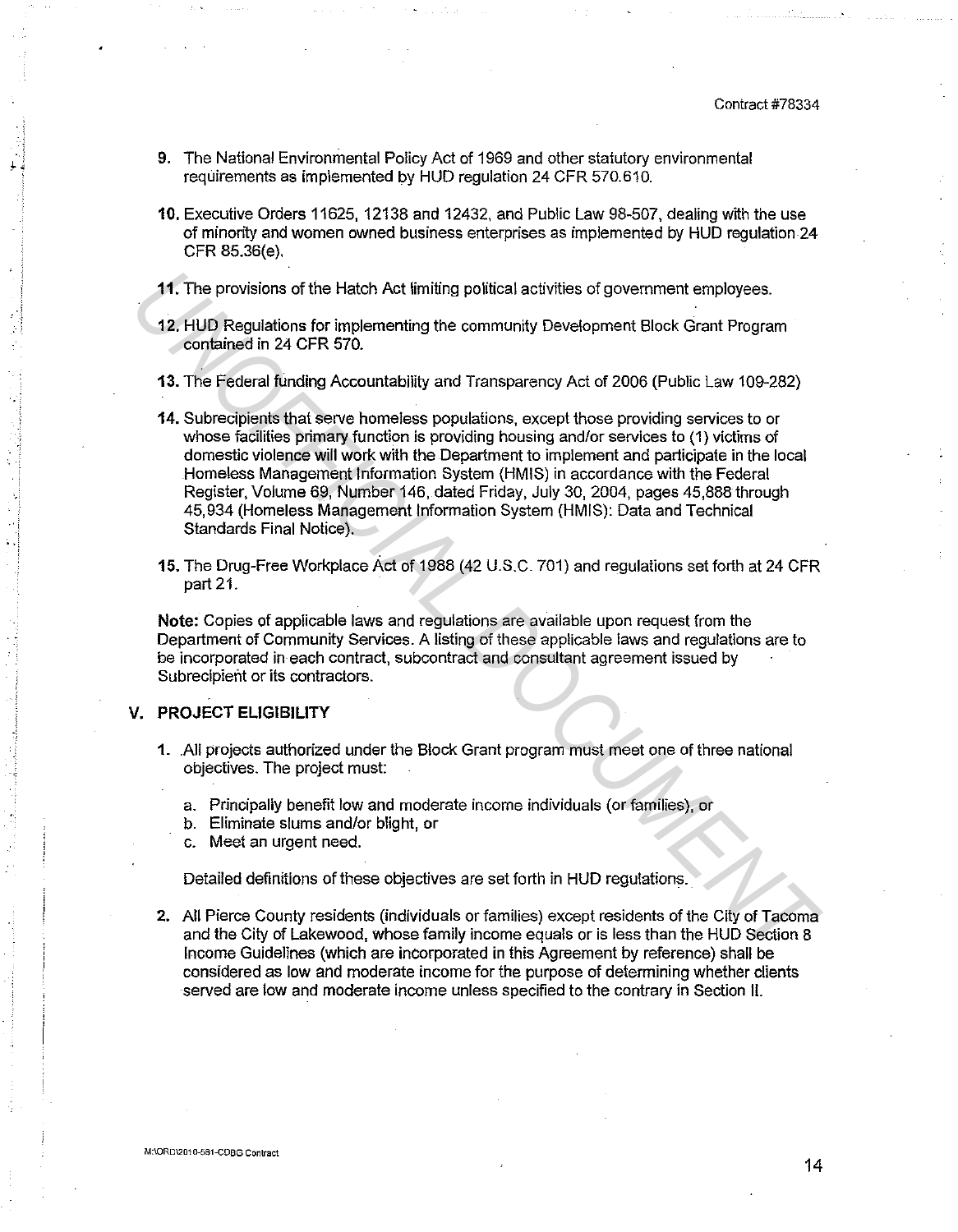- 3. Unless specific evidence is provided to the contrary, the following groups of individuals shall be presumed to automatically qualify as low and moderate income individuals or families for determining if clients served are low and moderate income:
	- a. Seniors;
	- b. Physically and/or mentally handicapped;
	- c. Battered spouses;
	- d. Abused children;
	- e. Homeless person:
	- f. Persons living with HIV/AIDS;
	- g. Illiterate persons; and
	- **h.** Migrant farm workers.
- **4.** Under emergency or crisis situations, the need for a determination of eligibility for the provision of public services is waived and any individual or family may be provided emergency or crisis services as an integral part of a program principally structured to assist eligible individuals. Therefore, any clients provided emergency services through a facility will· not be included in monitoring done to determine if the facility principally benefits low and moderate income individuals or families.
- **5.** Questions regarding eligibility or the defining of direct/indirect benefits (services) shall be referred to the Pierce County Department of Community Services.

### **VI. AFFIRMATIVE ACTION**

If the Subrecipient has an established Affirmative Action Plan in place, it shall furnish a copy to the County as part of this Agreement. Where the Subrecipient has no existing Affirmative Action Plan, it must complete and abide by an Affirmative Action Plan approved by the County and incorporated as part of this Agreement. When new full-time or part-time employees or trainees are hired, the Subrecipient should make a "good faith" effort to hire woman, minorities, and low and moderate income Pierce County residents for all positions to be filled. **C**<br> **Believed spouses;**<br> **d.** Abbred sharenor,<br> **d.** Detects haven the specifical matrix of the security of the system of the system of the Uniter arm workers.<br> **UNOFFICIAL DETERM** INVAIDS;<br> **D.** William fram workers.<br> **U** 

#### **VII. DEBARRED CONTRACTORS**

The Subrecipient, and its consultants and contractors shall not fund, contract with, or engage the services of any consultant, contractor, subcontractor, supplier, or other party who is debarred, suspended, or otherwise ineligible to receive federal funds.

#### **VIII. DEBARMENT AND SUSPENSION CERTIFICATION**

The Subrecipient certifies to the best of their respective Knowledge and belief, it and its principals:

**1.** Are not presently debarred, suspended, proposed for debarment, declared ineligible, or voluntarily excluded by any Federal department or agency;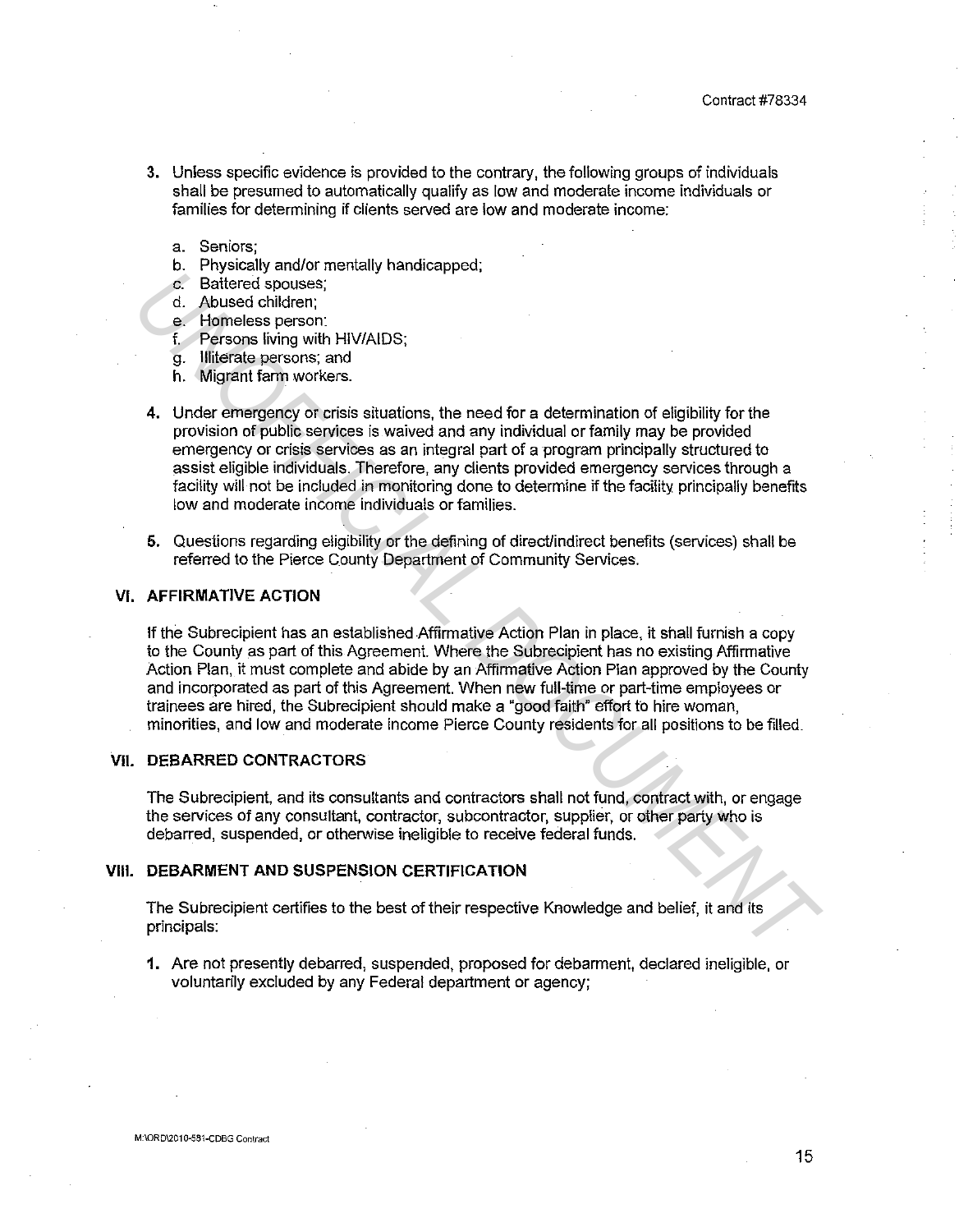- **2.** Have not within a three-year period preceding this Agreement been convicted of or had a civil judgment rendered against them for commission of fraud or a criminal offense in connection with obtaining, attempting to obtain, or performing a public (Federal, state or local} transaction or contract under a public transaction; violation of Federal or State antitrust statutes or commission of embezzlement, theft, forgery, bribery, falsification or destruction of records, making false statements, or receiving stolen property;
- **3.** Are not presently indicted for or otherwise criminally or civilly charged by a governmental entity (Federal, State or Local) with commission of any of the offenses enumerated in paragraph (2) of this certification; and
- **4.** Have not within a three-year period preceding this Agreement had one or more public transactions {Federal, State or Local) terminated for cause or default.
- **5.** Where the Subrecipient is unable to certify to any of the statements in this certification, it shall attach an explanation to this Agreement.

### IX. **DRUG FREE WORKPLACE**

The Subrecipient shall maintain a drug free workplace(s) throughout the life of this Agreement.

# **X. LOBBYING CERTIFICATION**

#### **The Subrecipient certifies that, to the best of its knowledge and belief:**

No federal appropriate funds have been paid, or will be paid by, or behalf of the Subrecipient, or any of its elected or appointed officials or employees, to any person for influencing, or attempting to influence an officer or employee of any agency, a Member of Congress, an officer or employees of Congress, or an employees of a Member of Congress in connection with the awarding of any federal contract, the making of any federal grant, the making of any federal loan, the entering into of any cooperative agreement, and the extension, continuation, renewal, amendment, or modification of any federal contract, grant, loan or cooperative agreement. destruction of records, making false statements, or recoiving stolen property;<br> **3.** A frequently incided for or coltewise criminally or civily charged by a governmental<br>
antify (Federal, State or Locel) with commission of

If funds other than federal appropriate funds have been paid, or will be paid to any person for influencing, or attempting to influence, an officer or employee of any agency, a Member of Congress an officer or employee of Congress, or an employee of a Member of Congress in connection with this federally funded Agreement, the Subrecipient shall complete and submit to the County, a federal Standard Form-LL "Disclosure Form To Report Lobbying" in accordance with its directions. The form is available from DCS upon request.

The Subrecipient shall require that the language of this certification be included in the award documents for all sub-awards at all tiers (including subcontracts, sub-grants, and contracts under grants, loans and cooperative agreements) and that all Subrecipient's shall certify and disclose accordingly.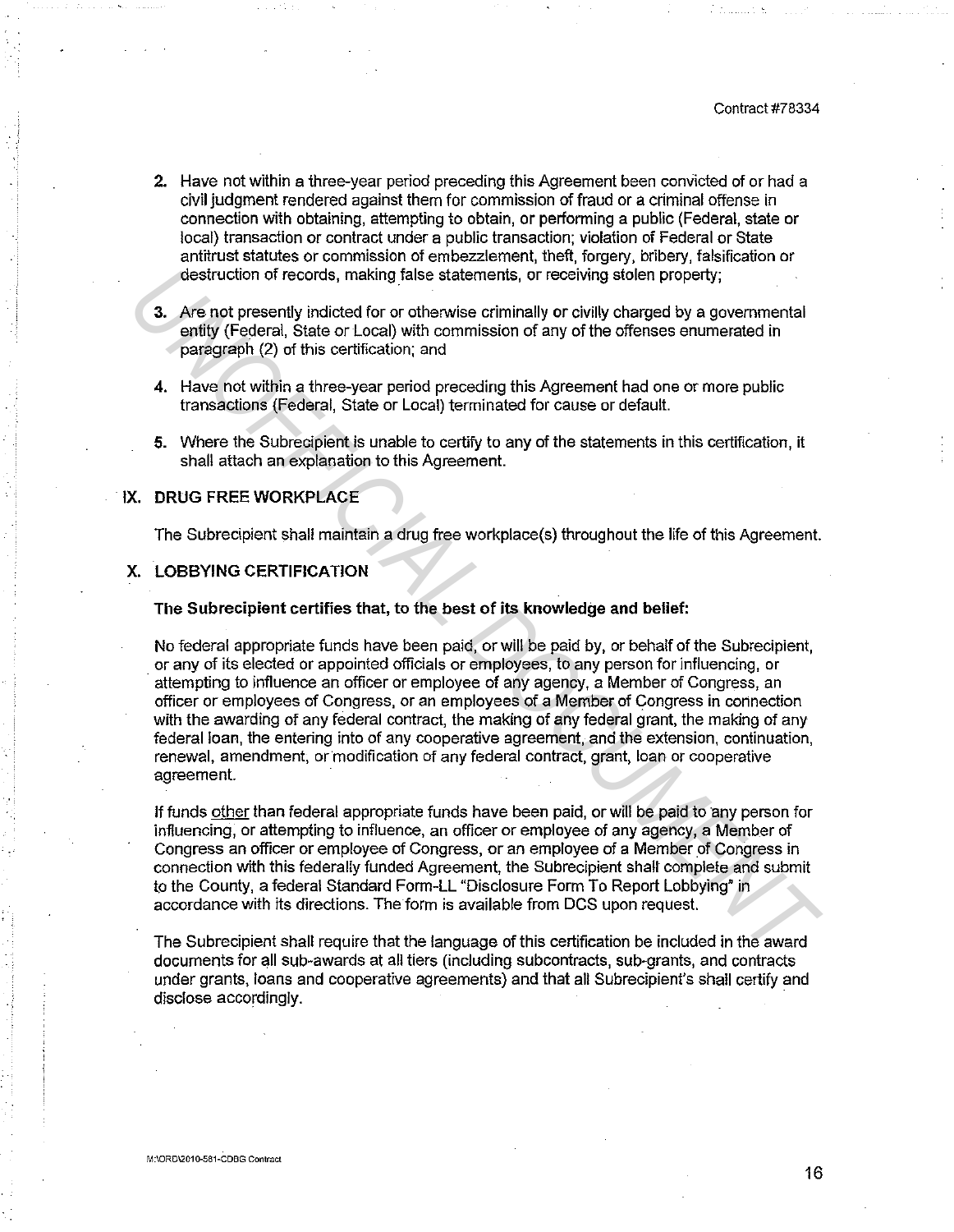This certification is a material representation of fact upon which reliance was placed when this transaction was made or entered into. Submission of this certification is a prerequisite for making or entering into this transaction imposed by Section 1352, Title 31, U.S. Code. Any person who fails to file the required certification shall be subject to a civil penalty of not Jess than \$10,000 and not more than \$100,000 for each such failure.

# **XI. RELIGIOUS ACTIVITY**

The First Amendment to the Constitution of the United States of America prohibits Congress from enacting any laws respecting the establishment of religion. Subsequent interpretations have resulted in a policy of separation of church and state. To ensure compliance with that constitutional prohibition, regulations have been established for the Community Development Block Grant Program addressing involvement with religious organizations. For reference, see 24CFR 570.200(i).

# **XII. ACCESSIBILITY FOR PERSONS WITH DISABILITIES**

To meet the requirements of Section 504 of the Rehabilitation Act of 1973 pertaining to program accessibility for persons with disabilities, and implementing HUD regulations, each Subrecipient is required to assess its capability for compliance therewith, and for compliance with the Americans with Disabilities Act of 1990. Each Subrecipient is required to complete. and submit for review with the signed Agreement, the enclosed Section 504 Checklist, and such of its attachments as may be appropriate. The County will review and evaluate each Checklist, and will inform the Subrecipient of any areas of apparent concern. **RELIGIOUS ACTIVITY**<br> **The First Amondment to the Constitution of the United States of America prohibits Congress**<br>
from entailing any laws respecting the establishment of religion. Subsequent interpretations<br>
from entaili

### **XIII. NON-CITIZENS**

Persons who are residents of the United States, but who are not citizens thereof, shall not be denied services, or the benefits to be derived therefrom under this Agreement as a result of their citizenship status.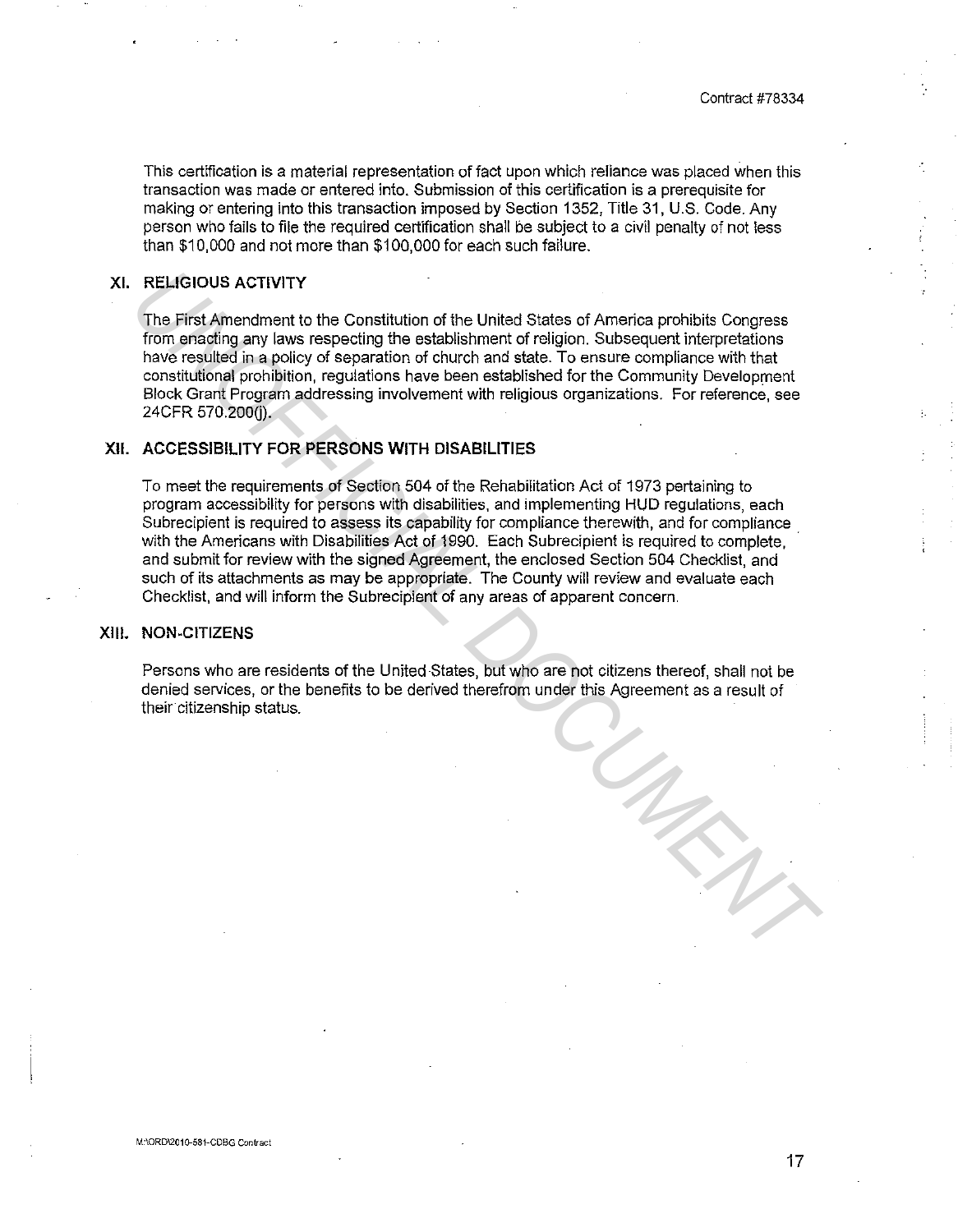# PIERCE COUNTY CDBG SUBRECIPIENT BUDGET SUMMARY OF PROPOSED EXPENDITURES FY: 2010 BARS: 134.900.CG10.55938.50.0101 Amount: \$34,140 AGENCY: University Place, City of PROJECT: Community Senior Center

| <b>PROJECT: Community Senior Center</b>    |                                        |                             |                                        |                       |                                        |                                                                                                 |                         |                          |                                        |    |                                        |         |
|--------------------------------------------|----------------------------------------|-----------------------------|----------------------------------------|-----------------------|----------------------------------------|-------------------------------------------------------------------------------------------------|-------------------------|--------------------------|----------------------------------------|----|----------------------------------------|---------|
|                                            |                                        |                             |                                        |                       |                                        |                                                                                                 |                         |                          |                                        |    |                                        |         |
| <b>MAGAZINE PIE</b><br>Eligible Categories |                                        | <b>CDBG</b><br><b>Award</b> |                                        | Federal               |                                        | State and but the private that the other<br><b>A Local Principled F-Rendrig R Project Fotal</b> |                         |                          |                                        |    |                                        |         |
| <b>Staff Salaries</b>                      |                                        |                             |                                        |                       |                                        |                                                                                                 |                         |                          |                                        |    |                                        |         |
| (includes payroll                          |                                        |                             |                                        |                       |                                        |                                                                                                 |                         |                          |                                        |    |                                        |         |
| /taxes/benefits)                           | \$                                     | 17,500                      | $\pmb{\mathfrak{P}}$                   |                       | \$                                     | 88,733                                                                                          | \$                      |                          | \$                                     |    | \$                                     | 106,233 |
| Facilities Costs (rent,                    |                                        |                             |                                        |                       |                                        |                                                                                                 |                         |                          |                                        |    |                                        |         |
| utilities)                                 | \$                                     |                             | \$                                     |                       | \$                                     | 14,600                                                                                          | \$                      |                          | \$                                     |    | \$                                     | 14,600  |
| Communication                              |                                        |                             |                                        |                       |                                        |                                                                                                 |                         |                          |                                        |    |                                        |         |
| (phone, internet                           |                                        |                             |                                        |                       |                                        |                                                                                                 |                         |                          |                                        |    |                                        |         |
| connections,                               |                                        |                             |                                        |                       |                                        |                                                                                                 |                         |                          |                                        |    |                                        |         |
| advertising, printing,                     |                                        |                             |                                        |                       |                                        |                                                                                                 |                         |                          |                                        |    |                                        |         |
| etc.)                                      | \$                                     | 1,000                       | \$                                     |                       | \$                                     |                                                                                                 | \$                      |                          | \$                                     |    | \$                                     | 1,000   |
| Supplies (office and                       |                                        |                             |                                        |                       |                                        |                                                                                                 |                         |                          |                                        |    |                                        |         |
| operating)                                 | \$                                     | 3,000                       | \$                                     |                       | \$                                     | 2,100                                                                                           | \$                      |                          | \$                                     |    | \$                                     | 5,100   |
| Travel                                     | $\overline{\boldsymbol{\mathfrak{s}}}$ |                             | $\overline{\boldsymbol{\mathfrak{s}}}$ |                       | $\overline{\mathbf{s}}$                |                                                                                                 | 75                      | $\ddot{\phantom{a}}$     | $\overline{\$}$                        |    | $\overline{\boldsymbol{\mathfrak{s}}}$ |         |
| Training                                   | $\overline{\mathbb{S}}$                | u.                          | $\overline{\mathbf{3}}$                |                       | \$                                     |                                                                                                 | $\overline{\$}$         | $\overline{\phantom{a}}$ | $\overline{\$}$                        |    | \$                                     |         |
| Consultants                                |                                        |                             |                                        |                       |                                        |                                                                                                 |                         |                          |                                        |    |                                        |         |
| (professional, legal,                      |                                        |                             |                                        |                       |                                        |                                                                                                 |                         |                          |                                        |    |                                        |         |
| accounting)                                | \$                                     |                             | \$                                     |                       | \$                                     |                                                                                                 | \$                      |                          | \$                                     |    | \$                                     |         |
| Direct Services (not                       |                                        |                             |                                        |                       |                                        |                                                                                                 |                         |                          |                                        |    |                                        |         |
| staff)                                     | \$                                     |                             | \$                                     |                       | \$                                     |                                                                                                 | \$                      |                          | \$                                     |    | \$                                     |         |
| Equipment                                  | \$                                     | $\overline{\phantom{0}}$    |                                        |                       | $\overline{\mathbf{s}}$                |                                                                                                 | \$                      | $\blacksquare$           | $\overline{\boldsymbol{\mathfrak{s}}}$ |    | \$                                     |         |
| <b>HMIS</b>                                | \$                                     | ÷.                          | \$                                     | $\tilde{\phantom{a}}$ | Ş                                      |                                                                                                 | $\overline{\mathbf{3}}$ | $\blacksquare$           | \$                                     | ÷, | \$                                     |         |
| Other (Shuttle Gas &                       |                                        |                             |                                        |                       |                                        |                                                                                                 |                         |                          |                                        |    |                                        |         |
| Driver/Class                               |                                        |                             |                                        |                       |                                        |                                                                                                 |                         |                          |                                        |    |                                        |         |
| Instructors)                               | \$                                     | 12,640                      | \$                                     |                       | \$                                     | 15,000                                                                                          | $\mathbb S$             |                          | \$                                     |    | $\frac{3}{3}$                          | 27,640  |
| Total                                      | $\overline{\mathfrak{s}}$              | 34,140                      | $\overline{\boldsymbol{s}}$            |                       | $\overline{\boldsymbol{\mathfrak{s}}}$ | $\overline{120,433}$ \$                                                                         |                         |                          | Ŧ                                      |    |                                        | 154,573 |
| Not to exceed CDBG                         |                                        |                             |                                        |                       |                                        |                                                                                                 |                         |                          |                                        |    |                                        |         |
| Award                                      | \$                                     | 34,140                      |                                        |                       |                                        |                                                                                                 |                         |                          |                                        |    |                                        |         |
| Prepared By:                               |                                        | Jennifer Robinson           |                                        |                       |                                        |                                                                                                 |                         |                          |                                        |    |                                        |         |
| Phone:                                     |                                        | 253-564-1992                |                                        |                       |                                        |                                                                                                 |                         |                          |                                        |    |                                        |         |
|                                            |                                        |                             |                                        |                       |                                        |                                                                                                 |                         |                          |                                        |    |                                        |         |

18